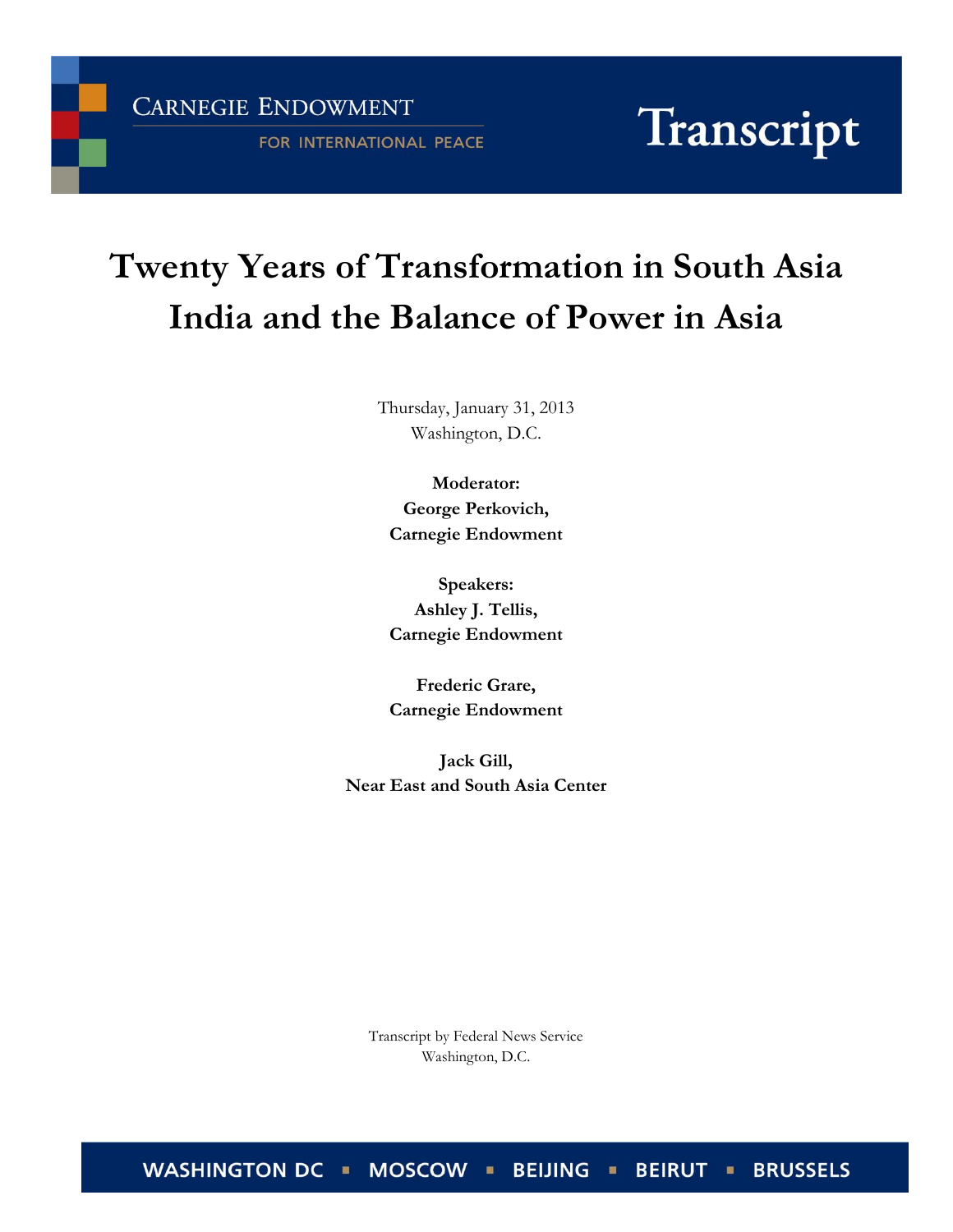#### [00:00:20]

MILAN VAISHNAV: Okay, everybody. I think we're going to get started.

I am not George Perkovich, which will come as a surprise to all of you. George is caught up on his way, so – but we'll go ahead and get started. So it's my pleasure to fill in for him on this panel on India and the balance of power in Asia.

Let me just – briefly just say, you know, this is sort of billed as the launch of the South Asia program here at Carnegie, which is sort of a misnomer; it's actually the relaunch of the South Asia program, a program which has been guided and led by George and Ashley Tellis, who have done, as all of you know, you don't need me to tell you, sort of the best work around on security issues as they relate to the region, U.S.-India relations and Pakistan, Afghanistan and the – and the region. And so I'd like to think that we're building on the foundation that Ashley has put together as well as Frédéric, who has been here before as a – as a Carnegie visiting scholar, and we're lucky to have him now as the director of our South Asia program, and also very lucky to have a very good friend of the program, Jack Gill, from the Near East and South Asia Center, who's going to talk about India, Pakistan today.

# [00:01:49]

So I think – why don't we maybe take it in the order that's listed on the program and start with Ashley, who is going to talk to us about India's response to China's military modernization? Thanks.

ASHLEY TELLIS: Thank you, Milan. It's great to be back here in a different role.

I'm going to speak today about the way India's challenges with respect to Chinese military modernization present themselves. And probably the best way to start is to start by emphasizing the fact that the military modernization problems that China present really at the outgrowth of 30 successful years of economic growth, which have – in China, which have resulted in a progressively – a greater set of capabilities that the PLA has acquired over this period. And that transformation, which is taking place in the PLA for reasons that have nothing to do with India, obviously have an impact on India, just as it does on every one of China's – of China's neighbors.

#### [00:03:03]

Now, the Sino-Indian challenge is a very peculiar one, and it's not one that is commonly understood. When most people think of the Sino-Indian military balance in the broadest sense, the general impression that people have is one of Indian weakness relative to China's strengths. And it's not unreasonable that this is, in a sense, the received wisdom because when you compare India and China as macroentities, China is the larger of the two in everything, from geography to economics to military capabilities broadly understood.

But when you look closely at the Sino-Indian military balance in the theater, which is essentially the greater Tibetan region, which is where China and India about each other, the untold fact is that at least since the late 1970s India has had operation superiority vis-à-vis China in this part of the world. This is something that, as I said, has always escaped attention because people compare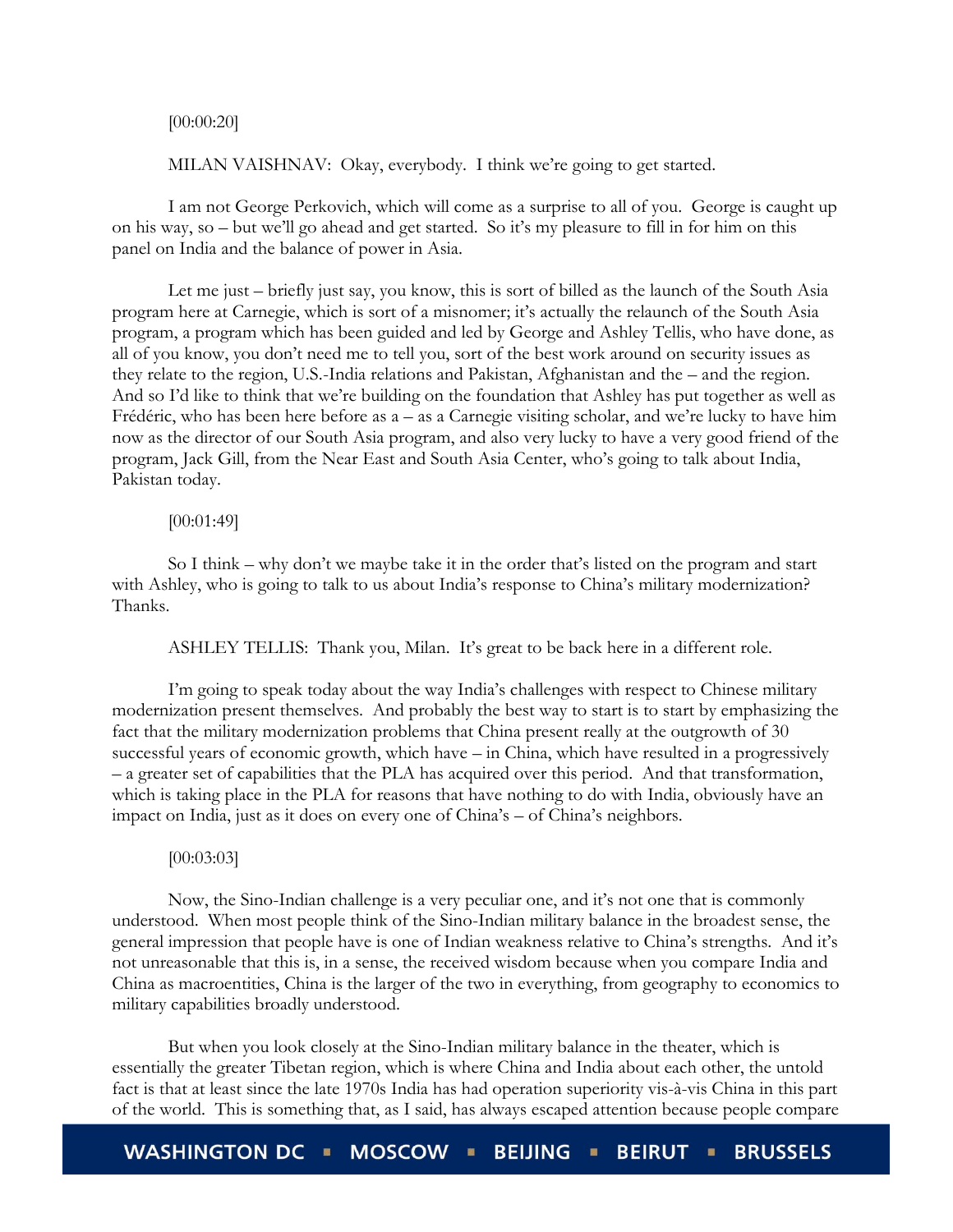macromilitary indices in terms of size of inventories and, you know, the broad swath of capabilities. But when you look at the character of force deployments, when you look at the numbers of troops that both countries have, the kinds of air power that both countries bring to bear along the common border, since the late 1970s India has had a substantial quantitative as well as qualitative superiority.

#### [00:04:52]

And so the challenge for India in the next decade and the decade after that is to actually find ways of protecting the superiority that it has assiduously put in place since the late 1970s. And the strategic problem for India is that that superiority, the traditional superiority, which is – it has enjoyed for the last 30 or so years is going to be harder and harder to maintain. And it's going to be harder and harder to maintain because the transformations that are now taking place in the PLA are truly – are truly quite dramatic and are occurring, as I said, for reasons that have nothing to do with India.

So I'm going to briefly look at the three major operational arenas – land, air and sea spaces – and give you some sense of what the nature of the challenges in each are.

#### [00:05:44]

When one starts by looking at the land balances, there are three specific subtheaters that one has to pay attention to. There is the Western subtheater, which is essentially Kashmir, looking eastwards, the area of Aksai Chin, which is the disputed area between China and India. There is a middle theater, which I think, you know, can be crudely called the central theater, which has to do with parts of the Indian states of Himachal Pradesh and Uttaranchal. And there is the eastern theater, which has to do with the Indian northeast.

Now, when one looks at these three theaters from the Chinese side, the Kashmir theater and the central theater come opposite the Lanzhou military district, and the northeastern part of the Indian landmass faces the Chengdu military district. So when you look at the force balances, you have to look at two different military regions at the Chinese end in contrast to the three specific subtheaters at the Indian end.

#### [00:06:49]

Now, what India did after its defeat in the 1962 war was it drew the conclusions, for political reasons, that the outcome of that conflict was something never to be repeated again. And so what India essentially focused on building was very, very strong military forces in extremely close proximity to the international border. And the idea was very simple: If you can pack the international border with very robust military formations, then what you end up doing is having the capacity to mount, you know, what military scholars would call a forward defense.

The Chinese, in contrast, took exactly the opposite tack. They decided that they were going to defend the border on a – in normal times primarily through the use of paramilitary forces, which are essentially border regiments, supplemented by reserve elements, which are either the militia or elements of the People's Armed Police. And the People's Armed Police become relevant only because there are substantial what are called PAP deployments in Tibet because of the internal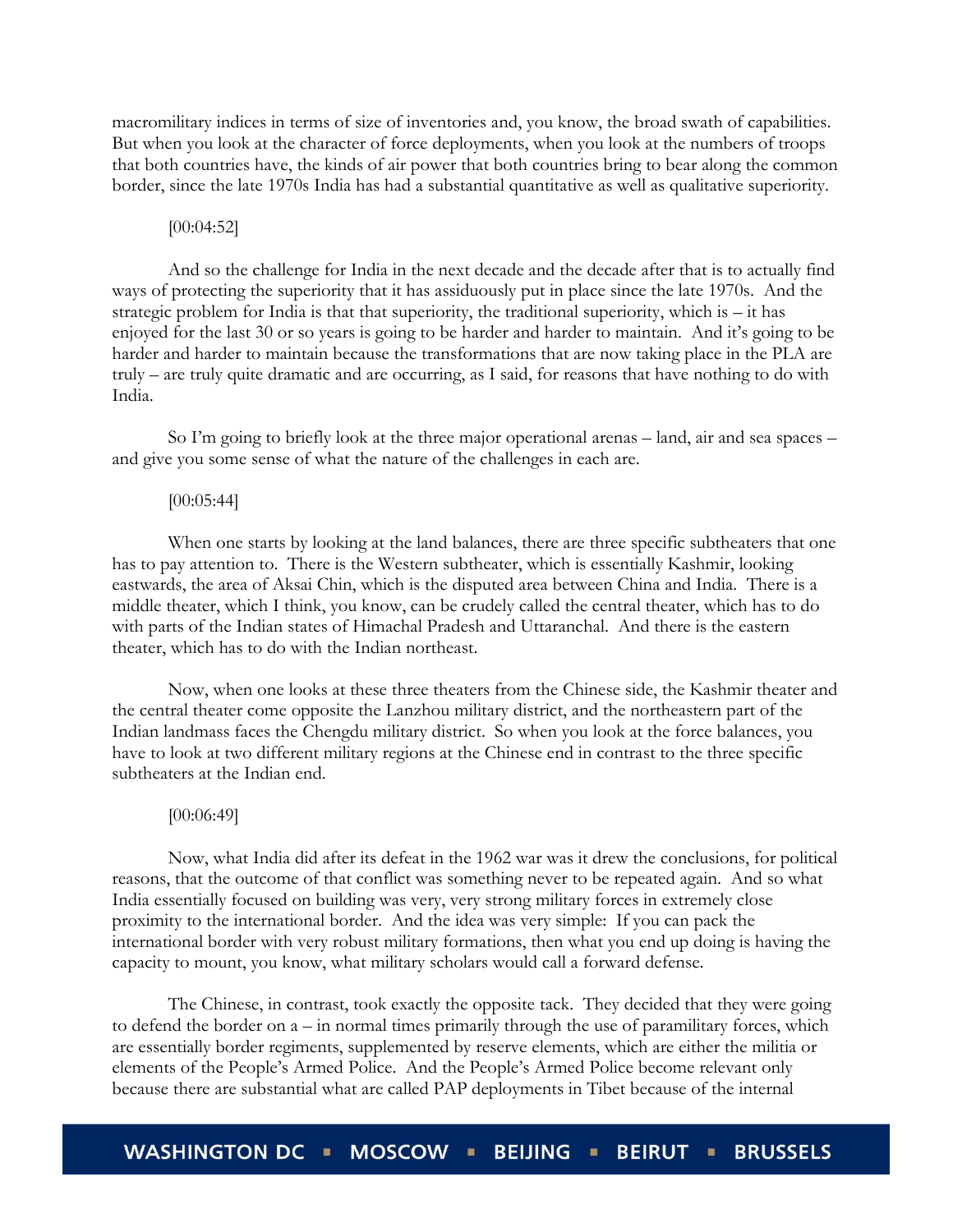security problems that China faces – that is, the core of China's war-fighting capabilities are actually deep in the rear.

#### [00:08:12]

So if one actually looks at the formations and the numbers, within, say, a hundred miles of the international border, it is very clear that when numbers are concerned, the Indian military has straightforward numerical advantages in any numerical calculation within a hundred-mile distance of the border. And when one looks for the back, beyond a hundred-mile line, the Indians still have substantial advantages simply as a function of geography.

Now, traditionally, this balance was very reassuring to India because it meant that if you had a dustup that resembled a replay of '62, the Indians would actually be able to defend their territories without the fear of being pushed back as they were in '62.

Now, what has changed? What has changed in the last 20 years is that the PLA has been steadily modernizing as a result of China's larger economic growth. And this modernization has taken very specific forms, which, although not intended or directed explicitly against India in the first instance, have very important consequences for India.

#### [00:09:36]

The first thing that has happened is that as part of China's economic growth, there has been a quite dramatic modernization of infrastructure in parts of Tibet that traditionally did not have substantial transportation networks. Now, this is a normal consequence of growth, because as you grow, you want to deepen state penetrativity; you want to deepen the reach of the state in all the areas that you control. And Tibet and the westward areas have in the last decade in particular become increasingly part of this Chinese effort at investing in greater penetration and greater presence.

Now, the fact that infrastructure in Tibet has dramatically grown in the last 10 years changes the balance not because the numbers of troops have changed but because it means that the Chinese military today can bring to bear potentially greater forces from outside the region than has ever been the case historically. So when one thinks in terms of balances, for the first time now India has to look at not simply numerical balances, which are static – that is, Indian troop level relative to Chinese troop levels in the two regions – but for the first time look at dynamic balances – that is, the ability of the Chinese state to bring troops from outside the two MRs that I identified, Lanzhou and Chengdu, and thereby potentially change the balance of the conflict.

# [00:11:10]

There's a second transformation that has taken place at the Chinese end which poses challenges to India. And that is, for the first time since the beginning of the PLA's creation as a force in 1949, China is moving towards a national logistic system and a joint logistic system. In the old days the PLA was essentially like a Napoleonic army: It lived off the land. And therefore, Chinese logistics were all localized logistics. When the logistics revolution began to unfold about 10 years ago, the Indians had to reckon with the prospect that for the first time Chinese formations that were deployed in the areas that they were could actually now access logistics that lay beyond the

**WASHINGTON DC** MOSCOW **E BEIJING BEIRUT = BRUSSELS**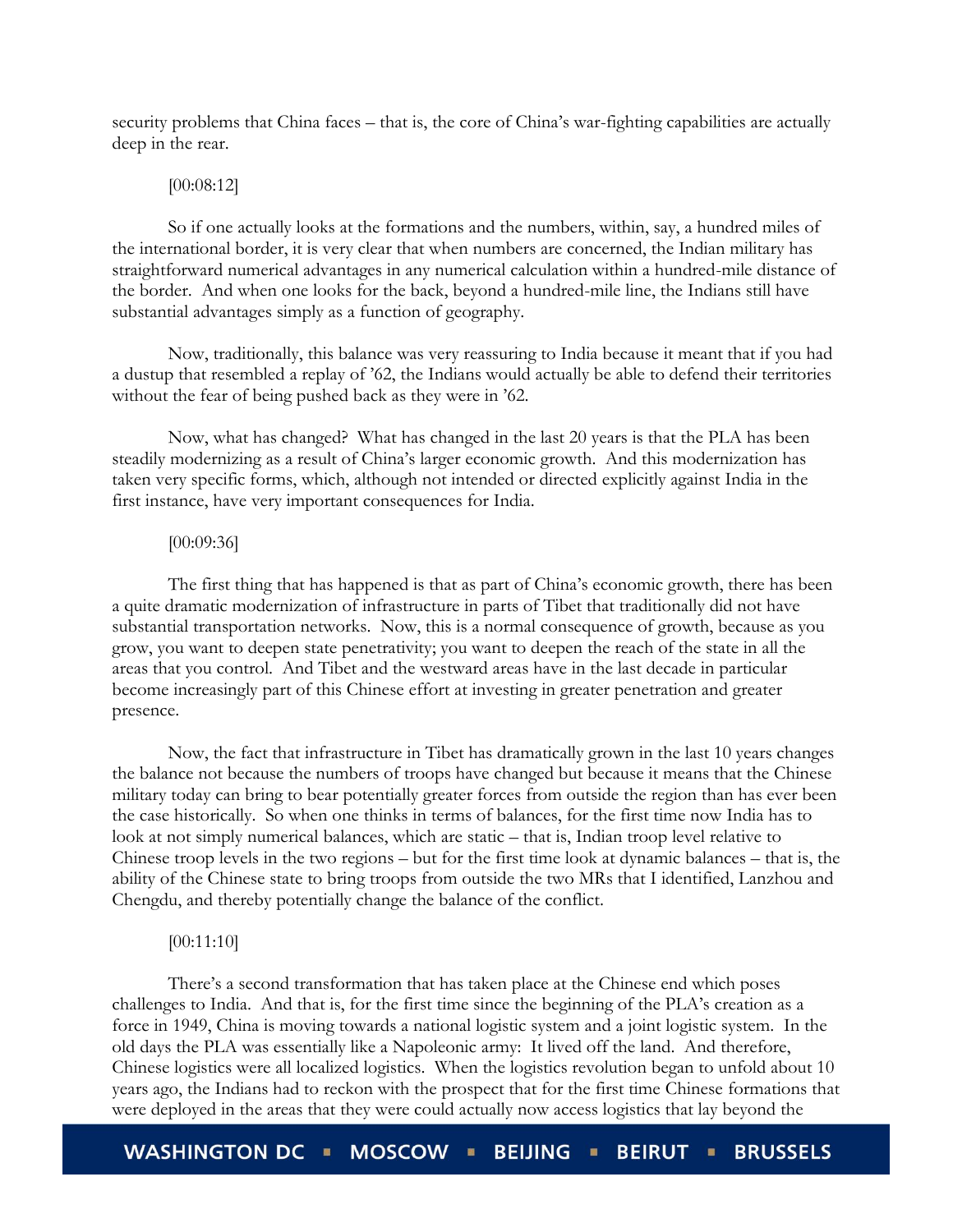physical areas where these group armies were located. Now this, in turn, has the implication that China, in theory, could sustain much larger forces in a conflict than they historically could.

And the third transformation that has taken place in the PLA is that command and control, which traditionally was focused very much within the MR, is now slowly to – evolving towards arrangements where the Chinese military can now control much larger kinds of forces from across the military regions. All of this means that if you are an Indian land forces planner, you have to reckon with the possibility that you will face much larger Chinese forces in a conflict than you had originally anticipated for. And this is the challenge that India has to cope with.

# [00:12:50]

It has responded in two or three ways. It has responded by attempting to build up its own infrastructure along the borders. But that progress has been very spotty at best. It has attempted by building up its own conventional forces, and that is a process that has begun seriously only very recently, about two to three years ago, and conservatively speaking is at least five years away from being complete. And given the delays and the slack in the Indian modernization program, there is every likelihood that it'll take much longer.

And the third effort, of course, that the Indians have made is to simply throw money at the problem. But unfortunately for India, the flexibility that the Indian state has in terms of resources is actually thinner than people often realize. And so it is entirely possible that although the ambitions are great, with respect to throwing money, when it comes time for actually appropriating those resources, the Indian state may simply not have the financial resources to do this. So there is an issue that has to be dealt with, you know, which we have not seen the last word stated.

#### [00:14:02]

I'm going to say few words on the air balance. I'm not going to talk about the naval, for a very simple reason, that the two theaters of operation of the Indian Navy and the Chinese navy are so different that unless one posits some major intersection of the two interests in the Indian Ocean – which is likely to happen, but not anytime soon – the naval dimensions of the balance can be left aside for discussion, at least at the moment. But I want to talk about the air balance because the air balance is going to be critical because it does affect the way both China and India think about the standoff in the Himalayas.

Historically, the Indian Air Force, just like the Indian Army, had tremendous advantages visà-vis China. In fact, not too very long ago the size of the Indian Air Force where its late generation aircraft were concerned were larger than the comparable component of late generation aircraft in the PLAAF. So if you compared late-generation Indian forces and late-generation Chinese forces, the Indians actually had a numerical advantage.

#### [00:15:12]

Because of the transformations that have taken place within the Chinese military in the last decade, we are now reaching a point where the Chinese the late-generation contingent in the PLAAF will be larger than the entire size of the Indian Air Force itself. This is a transformation that will be seen quite clearly within the next decade, that there will come a point where the numbers are

**WASHINGTON DC** MOSCOW = **BEIJING BEIRUT BRUSSELS**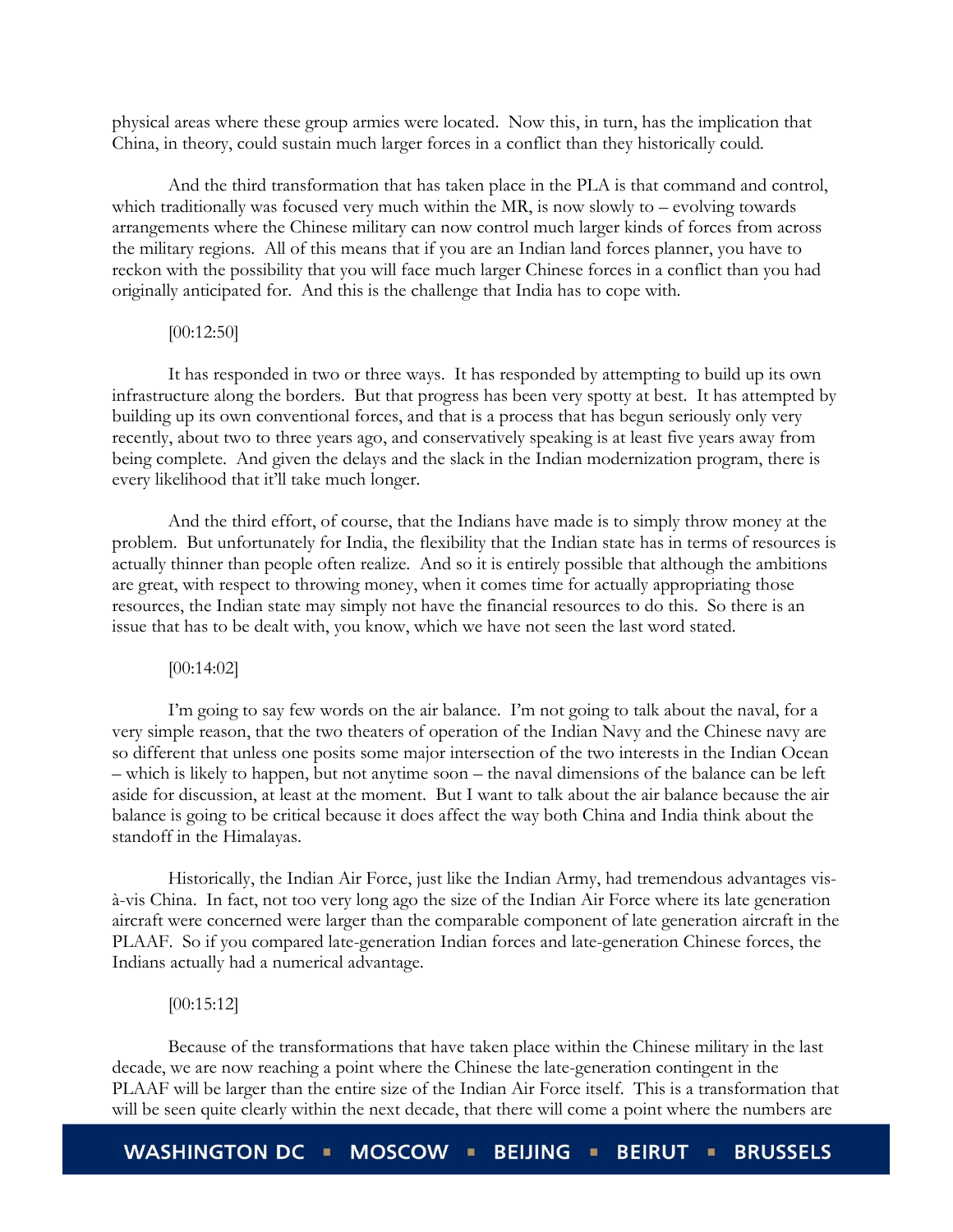going to be radically different that China's late-generation aircraft is simply going to be larger in size than the entire IAF.

The second advantage that India had was that it had a much larger number of air bases along the Chinese border than Chinese comparably had on its side of the line. As a result of modernization that has occurred in the last decade, that, too, is slowly changing.

# [00:16:07]

Now, the Chinese still have one major problem, particularly in the – on the Tibetan Plateau. And that is, even the new Chinese air bases that are being developed are air bases that exist at relatively high altitudes. And as people who fly airplanes will tell you, the moment you have air bases at high altitudes, it reduces the efficiency of the aviation platform dramatically. The air is very thin at high altitudes. You do not get lift. And if you do not get lift, it means you cannot load up your airplanes with the maximum amount of ordinance that you would otherwise be able to load. So you can operate from high altitude air bases, but essentially, the efficiency of your armament loads reduces very dramatically.

Now, the Chinese are compensating for this, of course, through the use of air-to-air refueling and other such capabilities, but there are still some limitations that China simply cannot abstract because of the nature of the geography.

# [00:17:02]

And the last advantage that India traditionally had was that it – the combat proficiency of its pilots was always much better than that of the pilots in the – in the – in the Indian – in the Chinese air force. In the last several years that, too, has slowly begun to change.

So when one looks at the nature of the air balances from an Indian point of view, there are clearly a set of transformations that India simply could not anticipate if you were thinking of the long-term future of air power as recently as, say, 10 years ago. That is, the numbers are now beginning to work to India's disadvantage. China, because of its superior resource base, will find ways of circumventing the limitations of high-altitude operations. And the third is that China will, as it acquires new combat airplanes, will slowly develop the air-to-air combat proficiency that it historically never had.

#### [00:18:03]

There is a fourth element which, to my mind, is actually far more serious and which India has not paid as much attention as it probably ought to. The Indian Air Force has always prided itself on being able to fight and win air wars in the classic sense that occurred in World War I and World War II, which is to generate the largest number of sorties, find the adversary in the air, do what fighter pilots like to do, which is, you know, the white silk shawl kind of dogfight, and blow the other guy before, you know, the air engagement ends. That's the way the Indian Air Force planned for its operations traditionally and continues to do so to this day.

The Chinese military, in contrast, appears to be gravitating towards a model that is somewhat different. Recognizing China's limitations in air-to-air combat, Chinese military strategy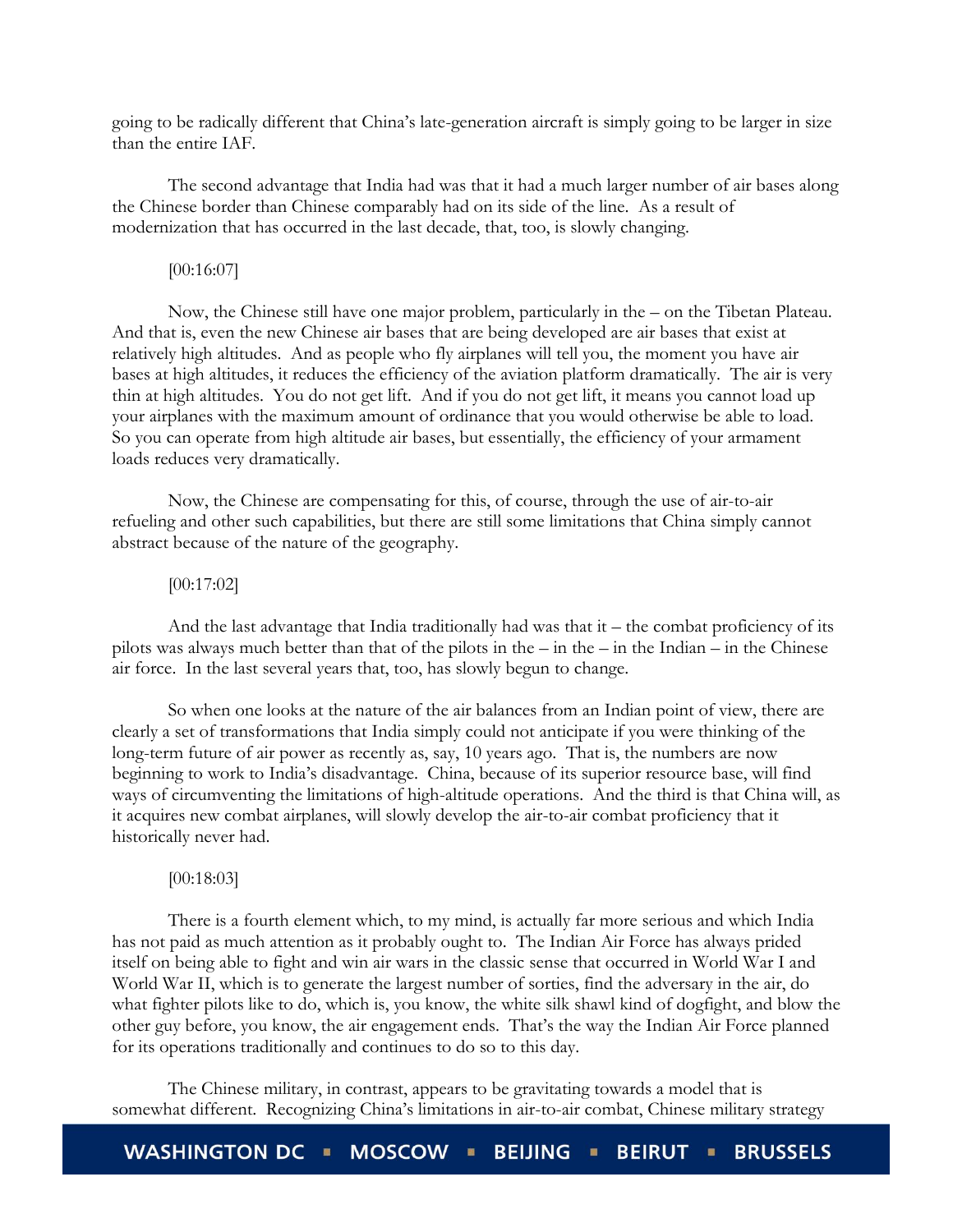focuses very much not on meeting and defeating the adversary in the air but preventing the adversary from getting into the air in the first place. And this is to the use of a variety of what crudely might be called "asymmetric technologies," ranging from the use of ballistic missiles for air base suppression through the use of cybertechnologies to shut down command-and-control systems all the way to the use of advanced electronic warfare capabilities so that even if you meet in the air, you don't meet on equal terms. It is the nature of this conflict that the Indian Air Force still has to work its way through as it thinks about long-range competition with China.

#### [00:19:44]

So where does all this leave us? This leaves us with a challenge that is new to India, a challenge that it has not faced since 1962, which is, what do you do in the face of Chinese capabilities that are going to be increasingly more and more sophisticated and increasingly the products of a(n) organic domestic base? I mean, this cannot be underemphasized enough, that in contrast to Indian failures with respect to defense industrialization, the Chinese may not have, you know, the Cadillacs which can be deployed in the battlefield, but they've got some good enough Camrys. And if they can do that in relative terms, India has to rethink the nature of how it deals with what look like unsettling trends in the balance.

Now, there is one strong suit, one ace in the hole that India still has as it begins to think of these long-term issues, and that is India's partnership with other Asian countries, including the United States. This more than any other provides India with a certain advantage that China does not comfortably enjoy today. The limits, of course, of this tool in terms of India's ability to sustain its position will depend entirely on the choices India makes. To the degree that India decides to invest in these strategic partnerships with other Asian powers, including the United States, it stands a fighting chance of being able to maintain an equilibrium it its favor.

[00:21:23]

But as all of you heard in the session before and will hear in the sessions to come, Indian politics and its preferences often turn out to be greater impediments to the kind of outcomes that India itself seeks than simply some technical factors, you know, which can be redressed in some shape or form.

#### [00:21:43]

So the long-term prognosis is still open, but India has to make some hard decisions with respect to both the kind of posture it adopts and the kinds of alliances it wants to build if it wants to recover the golden age of Indian superiority that it had essentially from the late 1970s to the beginning of the century.

Thank you. (Applause.)

MR. VAISHNAV: Thank you, Ashley.

We'll turn next to Frederic Grare, who, as I mentioned before, is the director of our South Asia program here. And as – Vikram in the previous panel had mentioned that he was unsuccessful in sort of finding out more hard details about India's "Look East" policy, and luckily for us, this is

WASHINGTON DC MOSCOW = **BEIJING BEIRUT = BRUSSELS**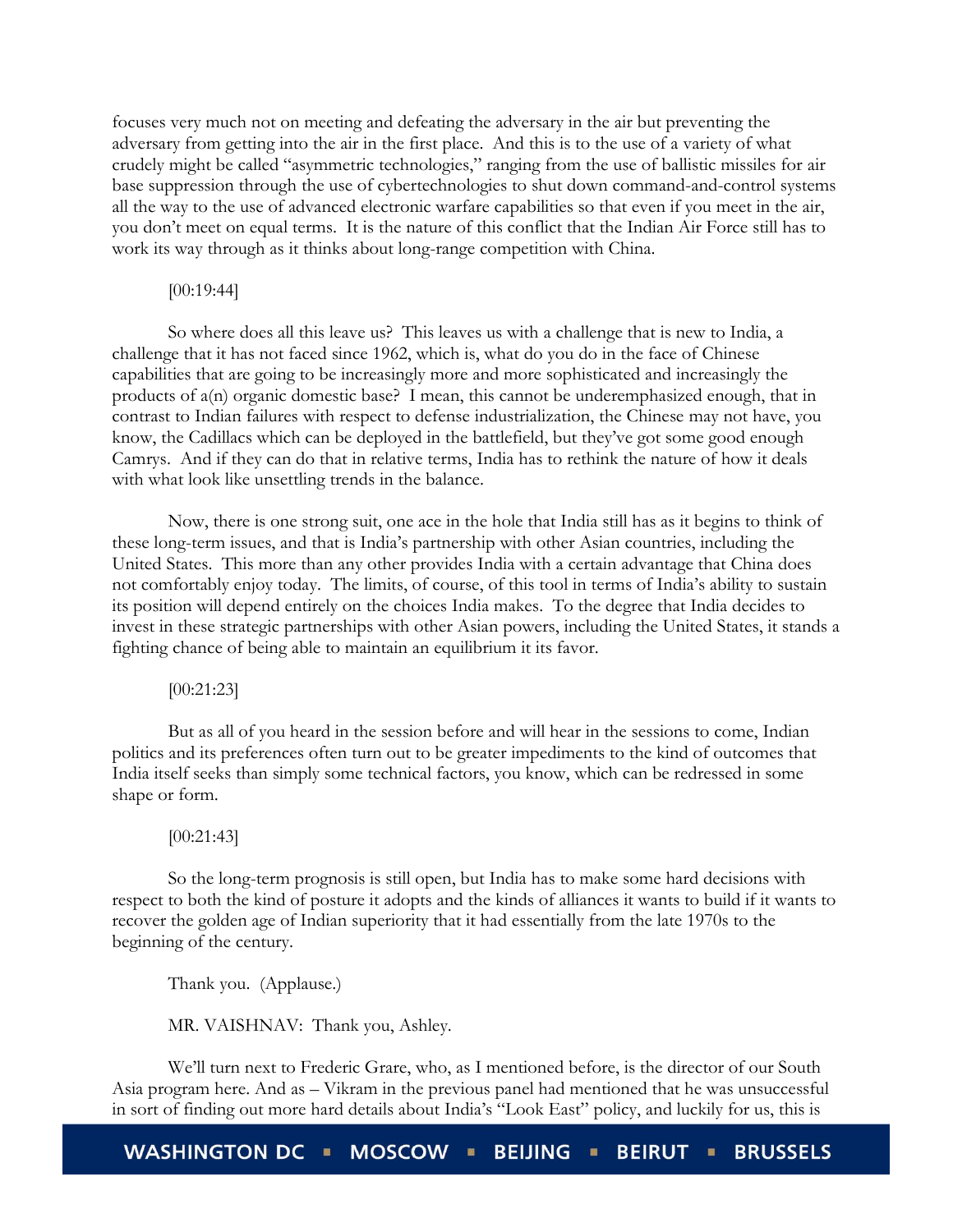something that Frederic has been working on and will continue to work on, working on a new major project on that and is going to speak to us about right now.

#### [00:22:41]

FREDERIC GRARE: Thank you, Milan. Unfortunately, I don't think I'll be able to give you data in more precision, and I will simply satisfy myself by including some of the remarks which have been done before.

But what I want to – like to for the next 10 minutes or so which have been allotted to me is simply insist on the "Look East" policy as a strategic dimension. What started in the '90s as essentially a way to attract foreign direct investment and increase trade with Southeast Asia has evolved towards something much larger, like full-spectrum engagement with a number of powers, not only in Southeast Asia but far beyond in East Asia itself.

#### [00:23:22]

And I of course have in mind the reservation that our colleague Vikram expressed just before.

The – second, I would like to examine briefly its evolution and also its limits and the limits, potentially, of three kinds. There is the question of India's capabilities. I mean, economic capacities have been mentioned. Ashley just mentioned the question of military capabilities and the hard questions that India will have to face. I would add to that also the question of political capabilities. I would also discuss the question of perception of India by its potential partners in Asia as the discussion of India as a strategic actor, and finally the difference of perceptions on regional security. Instead I would like to briefly open a discussion of this question of alliance in a way and articulate the "Look East" policy with the larger question of India's strategic thinking, in particular one specific aspect, which is the question of strategic autonomy.

So everybody knows the "Look East" policy as this economic policy towards Southeast Asia. And Vikram underlined the fact that perhaps there is not much in the "Look East" policy which explained the actual growth of trade between the – between India and Southeast Asia, but perhaps there are reasons for that. Perhaps the economic aspects were not the only dimension of this economic policy.

#### [00:24:56]

I mean, it is – the "Look East" policy, from the beginning, although there were different priorities, of course, over time, was a comprehensive strategy with a political, of course, but also economic and strategic dimension, which aimed not only at, you know, getting the objectives that I just mentioned before, getting FDI, getting grow of trade, but also preventing in Asia from being dominated by one single major power. And from the very beginning what we see is the insistence of institutionalization of the linkage, including the economic linkage, between Southeast Asia and India. And this marked not just the willingness to give a framework to the economic dimension but also to assert India's presence through these economic means.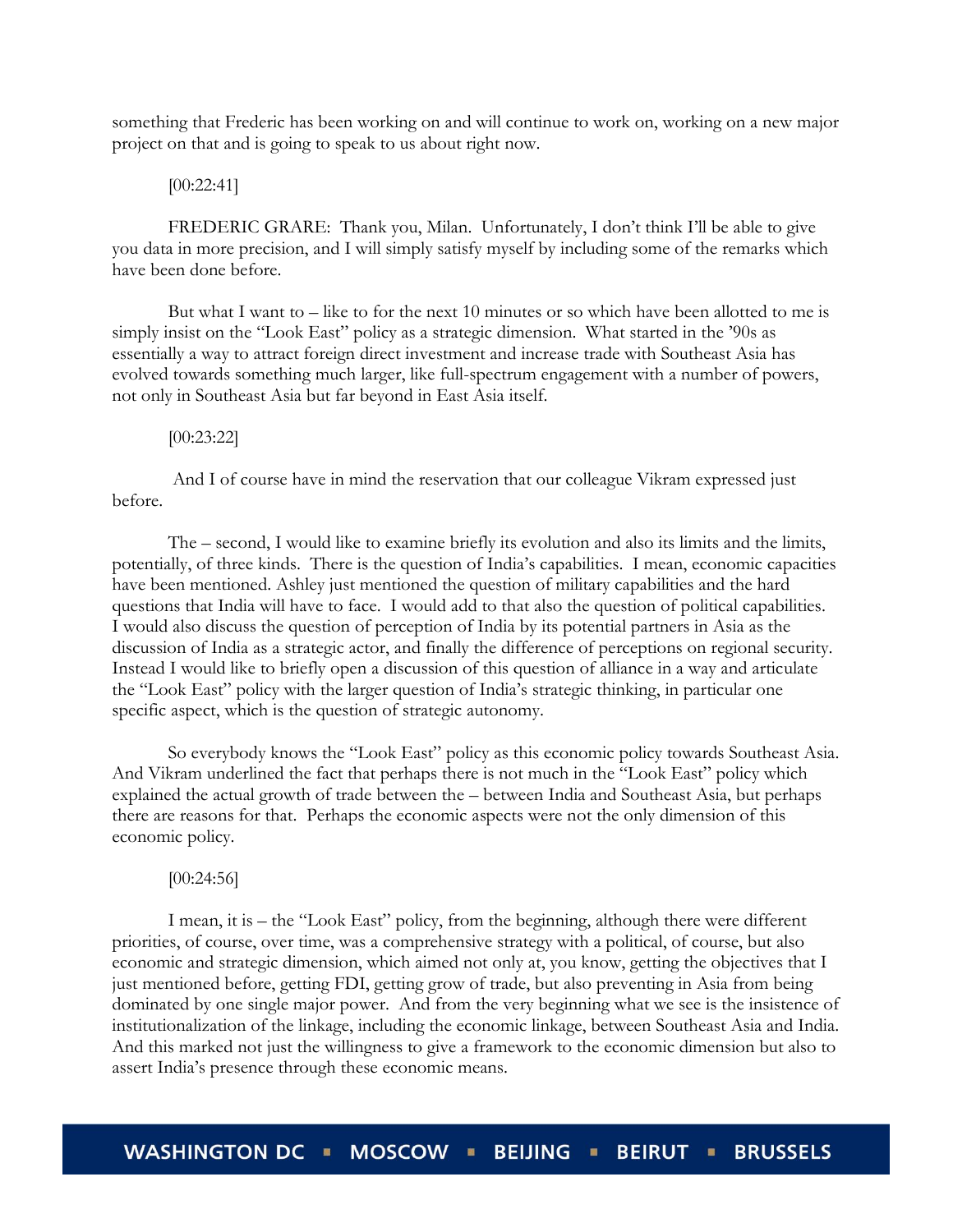And you know, this disconnect between the objective – which we can see in fact between the objective of each or almost each of the FTAs and the actual economic content – this disconnect can also be explained partly by this economic reason.

#### [00:26:00]

Now let me consider the most strategic dimension of it. I mean, the strategic considerations, although they were not the prime objective, were always present. I mean, the "Look East" policy also start from the fear, the early '90s, of a strategic vacuum in the Indian Ocean and the fear that China may be willing to fill in. And that was present from the very beginning.

So again, I mentioned the institutionalization of the economic links. I mean, this was also an institutionalization of all links beyond that, and what we see is India becoming a full Dialogue Partner of ASEAN in '95, becoming a member of the ARF in 1996 and starting annual bilateral summits in 2002. So India gradually become more present in Southeast Asia. India asserts itself in the region.

But all these steps were only the phase one of the "Look East" policy and what we see emerging quite late in the process – and it's only in 2003 that Yashwant Sinha, then the foreign minister of India, start talking of the phase two of the "Look East" policy.

# [00:27:17]

And the phase two is essentially two things. It is the extension of the domain covered by "Look East" to the strategic field, and this is also the assertion that India would look to East Asia and not just to Southeast Asia anymore. Again, there is also of course the question of gap between the intention and the actual policies, but this stated officially in 2003. India looks at Japan. India looks at South Korea. India looks at Australia. It's only later than this relation materialized, but this is definitely an intention. I mean, this is confirmed in 2004 by the prime minister, and in 2006 we have Manmohan Singh again saying that the "Look East" policy is not merely an economic policy but a strategic shift in Indian vision.

# [00:28:07]

So this is not just talks. I mean, there are some incremental steps taken. I mean, I'm not going to mention any – everything, but I mean, let's speak of the joint military exercise with Singapore, for example, that existed before. They are being intensified. There is the 2003 defense cooperation agreement, which makes India in fact the most important regional partner of Singapore in this way. And there is a willingness to transform the political alliance with Vietnam into a much more broad-based and security-oriented relation.

This is the beginning of the relationship with Indonesia, which we can still describe – nascent and very limited, so far, with only joint patrol along the maritime border. I mean, we have similar exercises with Thailand. You have a number of exercises of that kind. You do have the training of the pilots, (inaudible), and so on and so forth.

What's interesting in the process is that it looks like India is developing ties with a country on the peripheries of China, but this is also at the same time that India is also normalizing its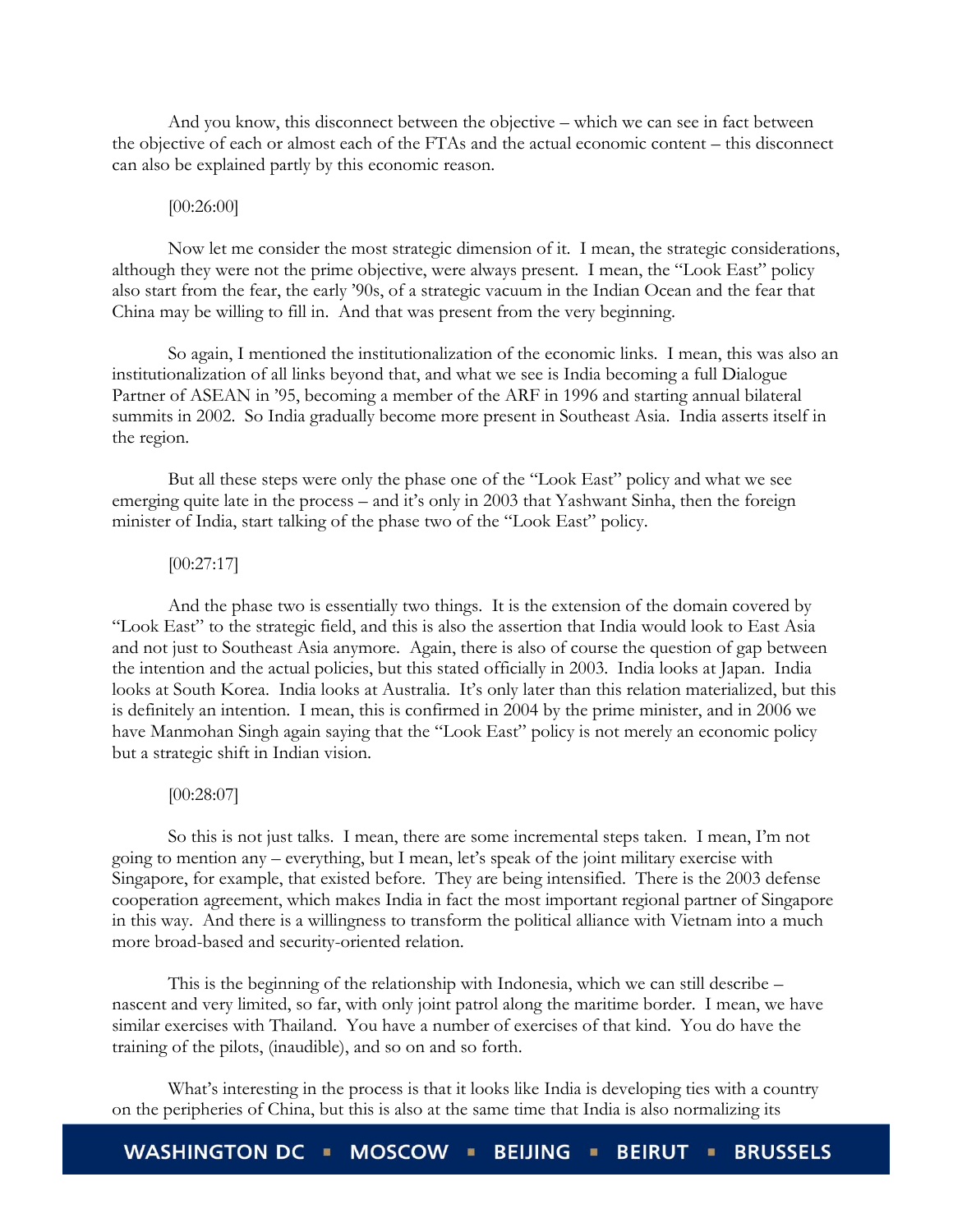relations with China in 2003, and it's in 2006 – that is, at the same time that there is this assertion of a willingness, deliberate willingness, to develop the strategic dimension of the "Look East" policy – it's at the same time that the two countries agree to conduct joint military exercises.

So this is, in a way, something interesting because it does show that the "Look East" policy has a China dimension but theoretically at least is not China-specific, which in practice allows much greater flexibility for India and a much subtle and nuanced policy vis-à-vis – vis-à-vis China.

#### [00:29:48]

This is also in a way a condition for the very existence of the "Look East," because no more than India do the countries of Southeast Asia or East Asia want to openly antagonize China, and everybody's quite comfortable in something which looks like – slightly more moderate and ambitious.

So what are the limits of this exercise? A, as we have seen in the brief description, this is not something which so far has gone extremely far. And this is something which has large scope of development in front of it.

#### [00:30:22]

The first interrogation, of course, regarding limits is a question of capability. Ashley has mentioned the evolution of the military capability. Vikram has spoken about the economic limitation. I would like to speak also about an increasingly important factor in this limitation. If we see the "Look East" as a comprehensive strategy, then we have to take into account the political dimension. And this is very – to take a very specific example, for example, if speak of Burma as a key component of the future of the "Look East," then it's quite clear that what has happened at the time of the rapprochement with Bangladesh and the impossibility for India for essentially into no reason to get the transit ties through Bangladesh means very clearly the impossibility to develop as much as it would like to the northeast, with potential consequences on the insurgency, but also to develop and make it meaningful for an actual developmental cooperation with Burma.

# [00:31:24]

What we have along the Burma – the India-Burma frontier – on both sides we're speaking of the two poorest province. It's difficult in those conditions to really start a greater cooperation. And therefore this is an impediment for a larger relation with Southeast Asia, but this is something which had its roots in India itself, in many ways.

The second set of interrogation are linked to the first one of course, relate to the perception of India as a – as a strategic actor. India has no dispute with its Asian partners, but India has also difficulty or added difficulty in recently – and this is one of the paradox that I'd like to insist – to define common security interests with its Asian partners.

[00:32:10]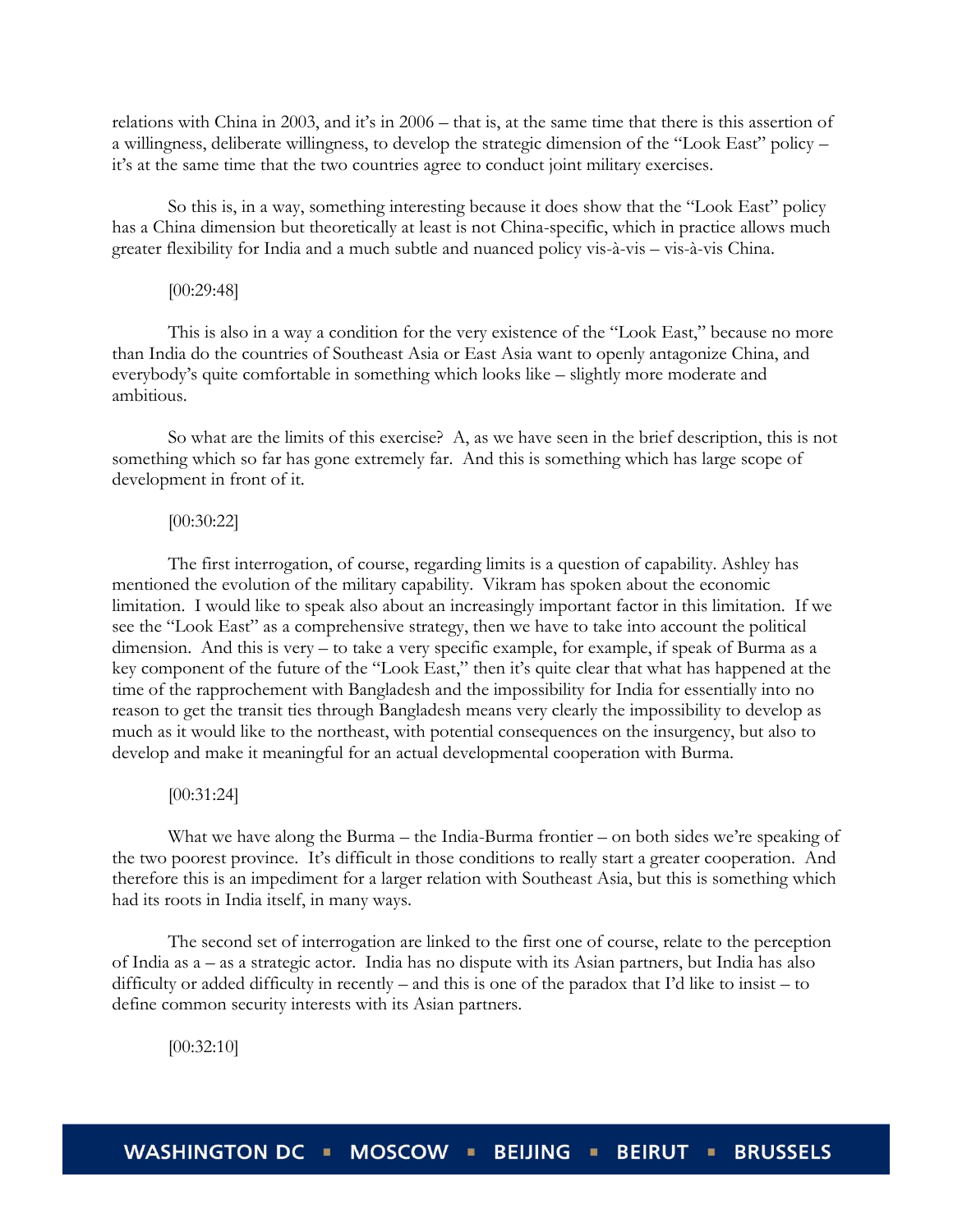I mean – and if you look at the perception of all its partners, there are there interrogation regarding India's defense role in the region. Relations with Japan are in many ways a good example of that.

If we – potentially, at least, India can offer Japan – and it's a "potentially" – security edge against China, particularly given the common interest in maritime trade and so on – an economic edge against overdependence on the Chinese markets, and we see that Japan is investing massively in Indian infrastructure, and an alliance edge against perhaps overdependence on the United States for security. But all these propositions, as nice as they look on paper, still have to be tested. And as far as Japan is concerned, it remains unclear whether India is capable – and I would argue that today it's not, but even if India will become capable and willing to assume such responsibilities.

# [00:33:15]

And the third set of India interrogation to persistent difference in the perception to the – sorry, the – yeah, the difference in perception of regional security. I mean, the relation very often remain quite ambivalent. Engaging India based on a common understanding of China is not something which is always to everyone in Southeast Asia or even East Asia or all – not so much in East Asia but at least in the Pacific, if we speak to Australia. I mean, if we speak of Vietnam, the link – the procession is quite obvious. But if we speak of a country like Malaysia, for example, this is quite unclear. Are the two countries really developing a real strategic convergence beyond the pragmatic cooperation on training pilot and assistance for the Malaysian air force? Well, this is quite unclear.

Again, what's interesting is the relation with Australia. Despite the recent rapprochement with Delhi, despite Canberra – own political evolution vis-à-vis China, it is very doubtful that Australia and India see China in similar threatening terms. I mean, in any case, China is probably – no, Australia – sorry – is probably as unwilling to be dragged into any kind of zero-sum game between China and India than in China – than India is willing to be dragged into a zero-sum game between the U.S. and China, for example.

Sp there we do have serious differences which plead for probably more dialogue, more strategic dialogue, but which we'll perhaps find, with practical translation, with some difficulty.

#### [00:35:00]

In other words, the "Look East" policy in strategic terms is definitely an ambition. It's also a question mark or, if you are optimistic, this is a question mark, and this definitely an ambition, but I mean, the two factor are definitely there.

Now the last question is a question of strategic autonomy, and that will be my last point. I mean, this question of strategic autonomy has sometimes and probably still sometimes is an irritant, and what I'm opening up here is essentially discussion. I'm not trying to preach any gospel or anything of that kind.

It is clear, for example, that the "Look East" policy, the dynamic with Australia, Japan has also positive impact on direct U.S.-India relation. But I mean, there is still – despite all this, this quest for strategic autonomy. No, the notion reflects, of course, traditional Indian views that is a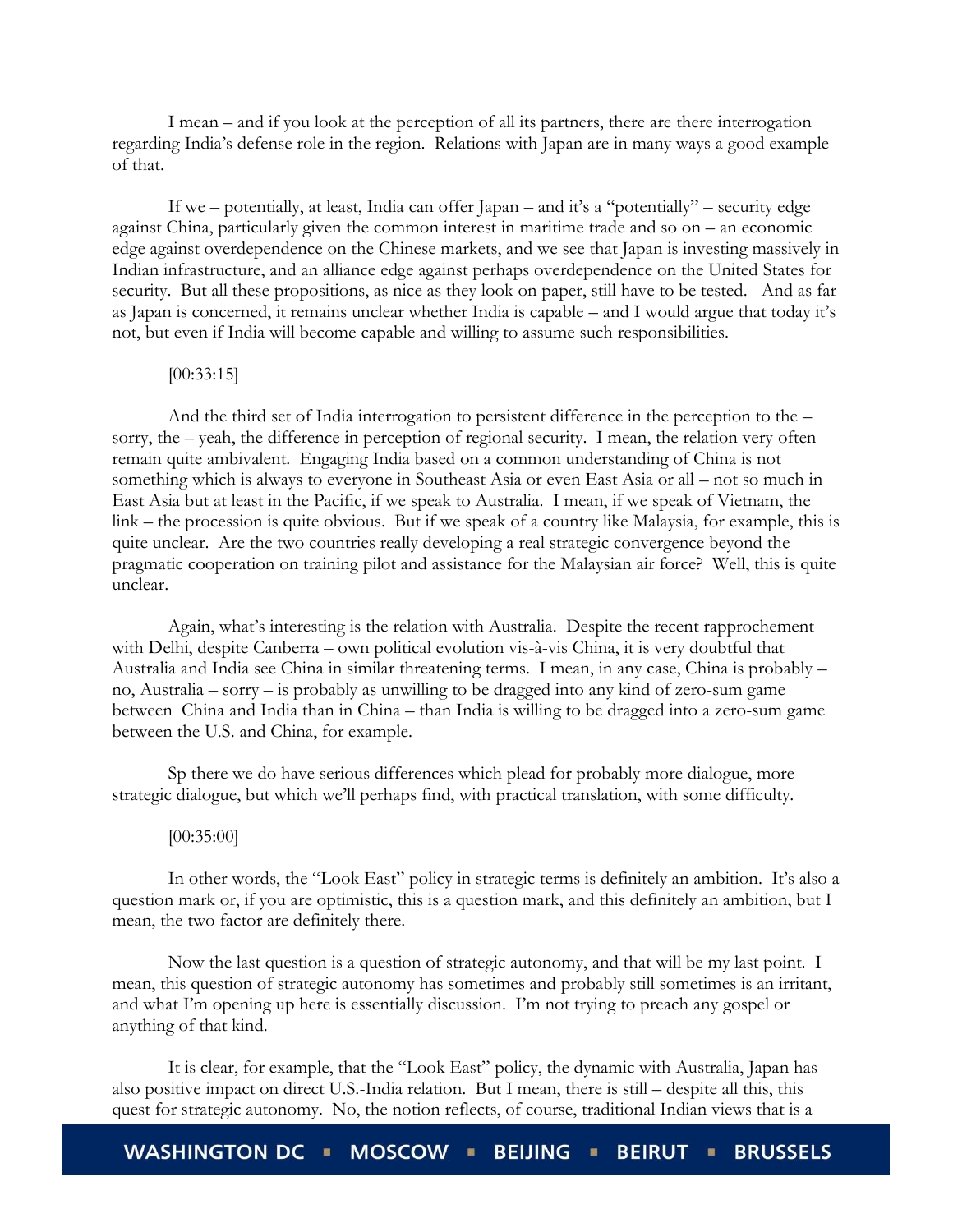foreign policy that may reflect some aspiration (inaudible). You find that in Indian literature. I don't think that this is definitely central. I think it reflects also a persistent degree of mistrust, which has probably less to do with the actual state of the relation, that the nature of international relation – I mean, this is not – I mean, the improvement of the India-U.S. relation is definitely something which is in actual term quite new.

# [00:36:24]

But it also reflects in many ways a change in India's attitude vis-à-vis the world, because the concept itself, at least in my mind, has considerably evolved. This is definitely – strategic autonomy does definitely not mean strategic isolation for India. But one can argue that even in the past it was not totally strategic isolation.

It is not just maintaining adequate or perceived equidistance with the U.S. This is something else. And I would submit to you that Indian decision-makers today understand strategic autonomy more as a leveraging of the forces of a partner country in a situation of strategic convergence while retaining, to the extent possible, the autonomy of decision.

#### [00:37:08]

And I think that it make quite a difference because you insist on the question of autonomy of decision while at the same time being able to partner with somebody. So the whole "Look East" policy is an evidence of that. This is no longer isolated India and in the situation it found itself in the early '90s – I mean, the Indian decision-maker definitely recognizes there is no other way that being more integrated with India – with Asia – sorry – and look for regional cooperation. Similarly, they definitely no longer exclude any cooperation with the U.S.

But at the same time, it is quite clear that their concept of strategic autonomy supposes the existence of strong counterbalance to China. I mean, what they actually do is evolve in one given space, which is likely to persist as the cost of a potential or the potential cost of a conflict of whatever kind between China and India is likely to increase over time. And therefore, I mean, we can imagine a situation where both sides will be increasingly reluctant to engage each other in conventional terms.

#### [00:38:14]

So in that space, it makes a lot of sense to keep a degree of autonomy. At the same time – and this is a consequence of that – India cannot align itself too closely, too closely with any power. So you know, the "Look East" in a way cannot exist, at least a leverage, in a situation of total polarization between China and the U.S. So this is not just a delusion of grandeur that is being manifested through this question of strategic autonomy. This is the condition for existence of the "Look East" policy.

So to conclude, I don't think that it should be seen as a problem for the U.S., and I don't see why it's a such a problem. Neither it is something which is – simply be considered as a fact of life which anyone has to accommodate. It does also give flexibility, because in a country like India, it's perfectly able to manage its day-to-day relationship with difficulty, with many flaws, with whatever you can imagine, but it's perfectly capable of managing its direct, bilateral problem with China. And

**WASHINGTON DC** MOSCOW **E BEIJING BEIRUT . BRUSSELS**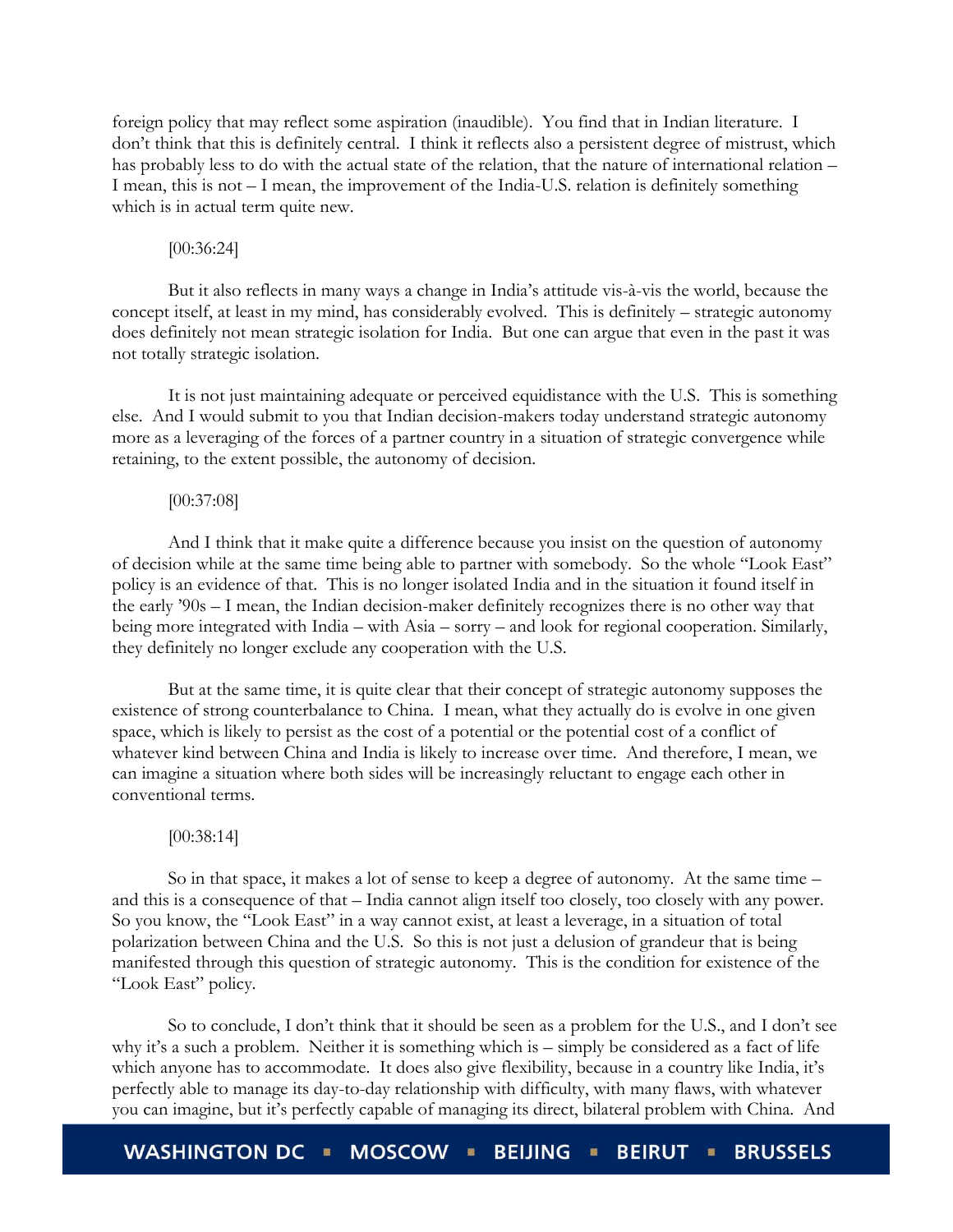there is no contradiction in saying that at the same time it does need the presence of a stronger thing.

So where, really, is the problem? I think that the advantage, the value of the "Look East" policy is that it's a nonconfrontational way of – you know, of managing China in many ways, you know. It's not just that, but it's also a nonconfrontational way and a flexible one to manage with relations with India. As such, it has – it has value.

[00:39:54]

I would finish by saying that as the polarization in Asia is likely to grow, so will in many ways the relevance of the "Look East" policy, but the question is really, will the capacity follows? And I think this is still a question mark. (Applause.)

MR. VAISHNAV: Thank you, Frederic.

Last but certainly not least, we have Jack Gill, professor at NDU, the National Defense University, and also an associate professor at the Near East-South Asia Center, who is a very good friend of the program. In fact, I think this week alone – and you've been here for three days out of four – (laughter) – and we haven't gotten to Friday, for various Carnegie activities. So thank you for putting up with us.

And Jack is going to speak about India and Pakistan. Thanks.

JACK GILL: Well, thank you. It's certainly not a question of putting up with but rather enjoying both my colleagues here at Carnegie and all of you who come to attend these events.

 $[00:40:57]$ 

I have to start, of course, with the standard disclaimer that I am a government employee and what I have to say is entirely my own opinion. Please do not attribute government stance, position or anything else to my remarks. They're entirely mine

And certainly the second caveat that's owed here is that in 10 minutes or so, so as not to irritate my friend Frederic, I can barely begin to cover such a broad topic as the India-Pakistan situation looking into the future. But let me – let me start with a couple of comments on the current situation and near-term prospects, then overlay on top of that some persistent concerns regarding this bilateral relationship and then try to highlight some salient implications for the near term and the midterm, my theme here being crisis management, as you will see, and then conclude with some brief observations.

[00:41:48]

Again, I'll try to be very brief here, so as to leave time for discussion and to not incur Frederic's wrath.

Starting with the current situation and the short-term outlook, I will, with due apologies to Sergio Leone, look at the good, the bad and the ugly. Starting with the good, it's important to

WASHINGTON DC · MOSCOW · **BEIJING • BEIRUT . BRUSSELS**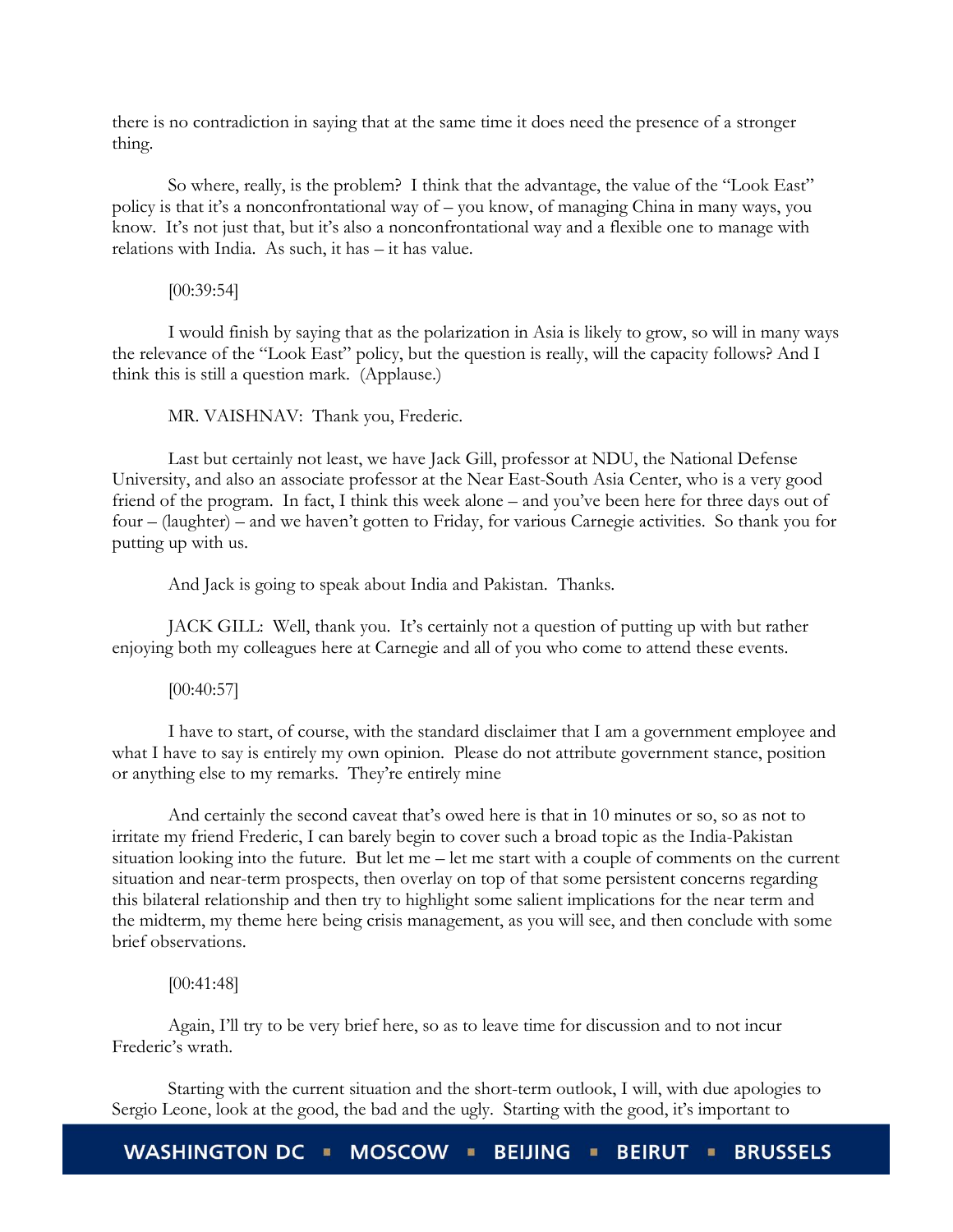recognize that the 2003 cease-fire that India and Pakistan agreed to has held for nearly a decade. This is by no means a small achievement, especially if we consider that the Line of Control in Kashmir used to be the venue for very routine – something we in the States, if you weren't following this stuff routinely – these were exchanges of everything from machine gun fire to heavy artillery duels involving sometimes dozens of tens of artillery shells going back and forth – in other words, a situation that would have been classed as a war almost any other place in the world.

# [00:42:40]

So the fact that the two countries have managed to maintain this cease-fire since 2003 is quite notable.

It's also good that the current – or the cross-border and Line of – cross-Line of Control trade and bus services that were interrupted by the recent spate of firings, raids and accusations earlier this month have resumed. So that too is a good sign.

But there are also a number of bad signs, and in the first place, the – this spate of firings, raids and accusations highlights the fragility of the situation along the Line of Control, as well as the fragility of the larger India-Pakistan bilateral relationship, in my view. I think there are two dimensions of this fragility worth putting into prominence: in the first place, that the generally favorable trajectory of the India-Pakistan dynamic that we've seen over the past several years has suffered, I think, a rather serious setback, especially in an atmosphere that's been rather badly poisoned by virulent media rhetoric.

# [00:43:38]

Although some of the activities have restarted, as I just mentioned, disruptions in sports and cultural exchanges have left a very bitter flavor – in other words, have been damaging to the atmospherics that had been actually quite positive.

Moreover, the key concrete measures that had been proposed are now in limbo. Those include a new visa regime, the Pakistani granting of most favored nation status to India and the prospect of the first Indian visit by a prime minister to Pakistan in about 10 years.

Second, the prospects, in my view, for improvement in the near term – that is, at least until the beginning of 2015 – are rather dim. Pakistan, as we all know, is about to enter an election season under a caretaker government. That new government, whatever form it happens to take, is unlikely to settle in until sometime in the fall of this year, so September, October, thereabouts, of 2013, and other changes in Pakistan are coming at about the same time, with the projected retirement of the current chief of army staff and the current chief justice. Those also might militate against significant resumptions in the thorny India-Pakistan relationship.

# [00:44:42]

And just as Pakistan is getting its government organized, India will be in election overdrive. Of course, because they're parliamentary systems, elections could come at different times, but certainly by the end of 2013, India will be very heavily focused on the coming elections that would take place sometime in the spring of 2014, and some analysts would argue that India is already

WASHINGTON DC · MOSCOW · BEIJING · **BEIRUT . BRUSSELS**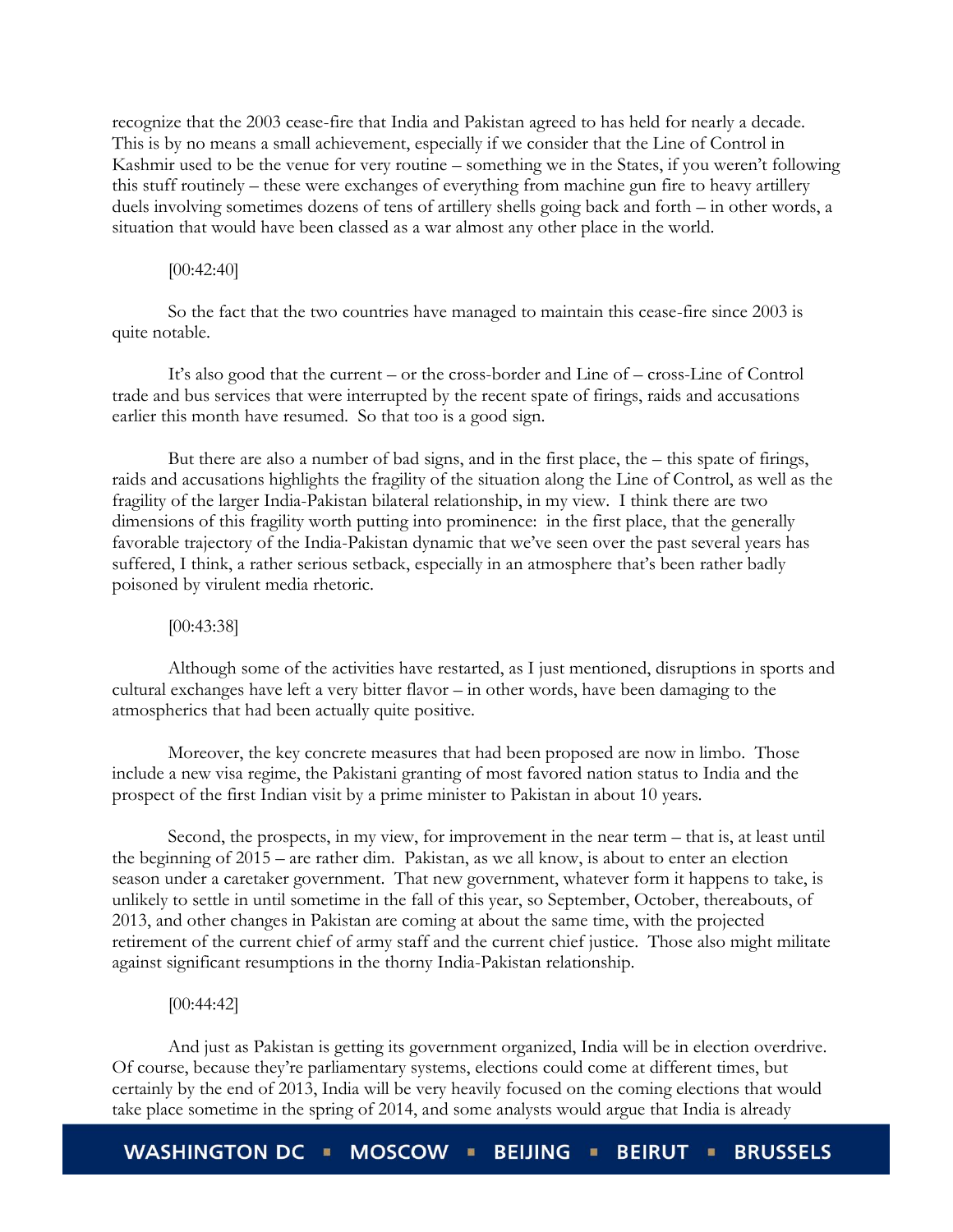overshadowed – its policies are overshadowed by the elections of early 2014, all of which pushes off serious change on the Indian side at least until the autumn of 2014, when its new government gets into position.

And that, of course, brings the region up to the – whatever kind of changes are about to take place as the manifold transitions occur in Afghanistan, where both New Delhi and Islamabad have crucial national interests at play.

So much for the good and the bad, to leave me with the ugly -- to conclude the first part of my talk -- that the region thus seems to be entering a period of dangerous stasis, with potentially destabilizing variables, especially Afghanistan, but also the status of militancy inside Pakistan and the possibility, of course, always in the offing of future Line of Control incidents that receive heavy publicity and therefore require serious government responses.

#### [00:46:04]

Let me turn, then, to some of the persistent problems. I think there's cause for concern that grows if we overlay on these topical issues some of the challenges that have plagued India-Pakistan dynamics for many years, several of which suggest the possibility of increased instability. The first of these, of course, is terrorism. And we're very fortunate that there's been no major Pakistansourced terrorist incident in India since the 2008 Mumbai attacks. Thank God for that. But that attack and its aftermath remain unresolved. And another outrage could, of course, occur at almost any time, leaving the bilateral relationship, therefore, to some degree, at least, as a function of the behavior of very vicious nonstate actors who are working to their own nihilistic agendas.

Second, there are changes taking place in the nuclear postures on both sides. We'll have the – this will be the topic of a panel after lunch, so I don't want to talk about that in detail. Allow me to just mention here that the regional strategic environment is not static. Instead, it is becoming more complex and more dangerous, with doctrinal and technical changes in the offing, such as Pakistan's evident interest in tactical nuclear weapons, the dynamic between this Pakistani interest in tactical nuclear weapons and Indian conventional options, interest on both sides in expanding the nuclear arsenals to sea, the real or perceived – in some cases I think the perceived issues are perhaps more powerful than the real ones – concerning ballistic missile defense, not to mention, of course, accidents, misperceptions, miscalculations, errors in command and control, and the exceptionally grave consequences of any deterrence failure – all of which, as a side note, kind of leads me into the deterrence pessimist camp when people talk about such things.

#### [00:47:40]

Third, the domestic political dynamics on both sides. We're likely to see coalition governments of some sort on both sides of the border at the end of 2014. These could be weak and most certainly be under constant stress from opposition voices and, thus, probably unable to muster much consensus for dramatic or very long-term diplomatic advances in their relationship. That, combined with a tendency towards worst-case analysis of the adversary, and the volatile media atmosphere to which I referred somewhat earlier, these things do not, in my mind, conduce toward a very favorable atmosphere for normalization or rapprochement in this near term.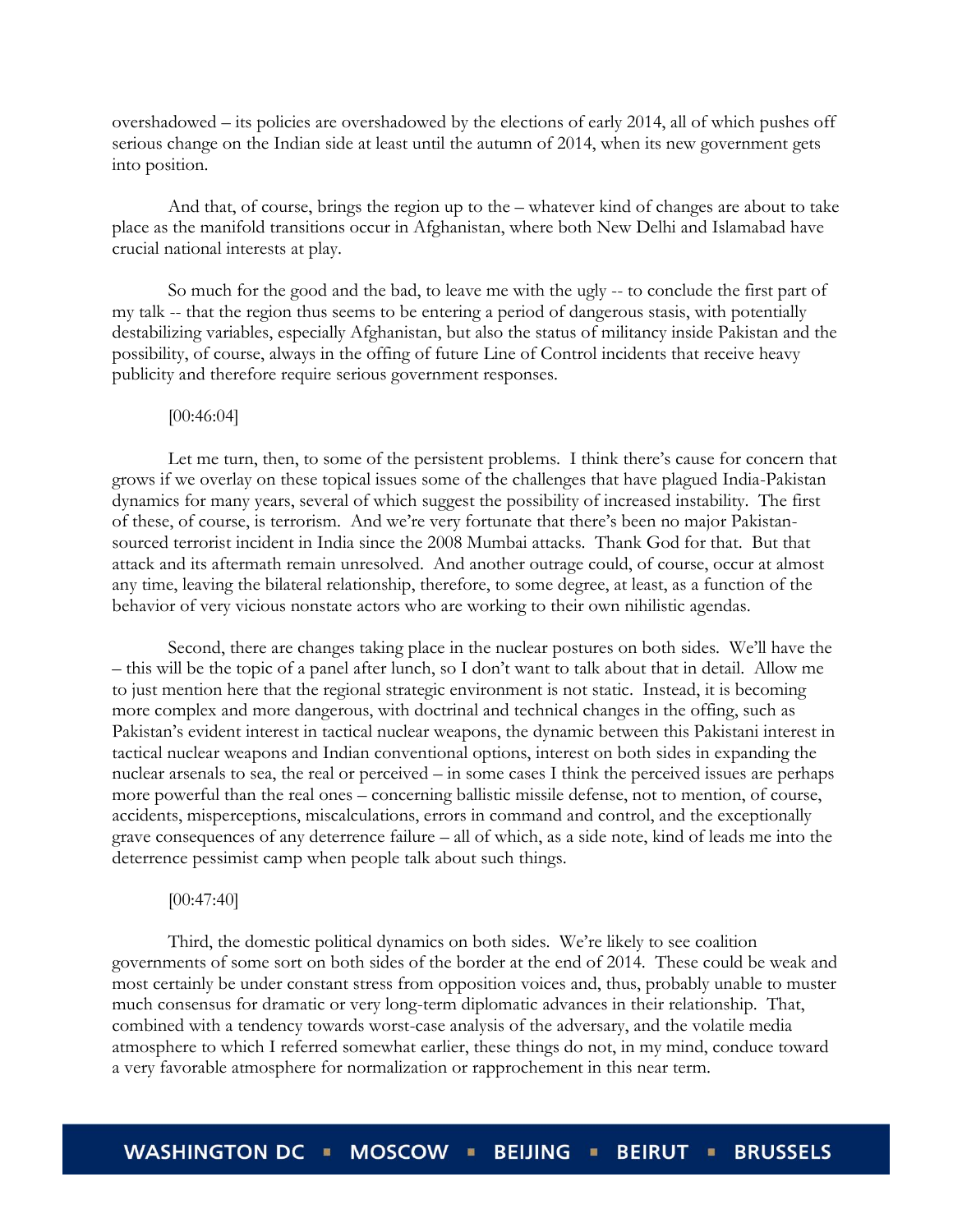Fourth is international attention. A lot will depend on the outcome of what's taking place in Afghanistan, but there's a likelihood that the region will feature less prominently in international capitals post-2014. As international actors have often been a key factor in calming India-Pakistan tensions, the lack of attention prior to crisis could mean that preventable crises arise or that outside players are less effective in quelling crises than they have been in the past. This is by no means necessarily the case, but I think it's worth keeping in the backs of our minds.

#### [00:48:51]

Allow me, then, to turn to some salient implications. If these points are, at least in some general sense, accurate descriptors of the near- to medium-term future, then I, in my opinion, at least, conclude that the two countries, with help from the international community as appropriate, will be faced with a very acute challenge of managing – not resolving, but managing – their frictions at least through the near term. This, of course, is not new, but it's not, perhaps, inappropriate to highlight how fragile the situation remains and how little insulation there is between spark and fire in the current situation.

Some measures that might increase the odds of more stable outcomes or add to the insulation, if you will, could include such things as, at the very largest level, contact at all levels and all arenas of interaction; that is, to go beyond, however, the formal and often sterile formal diplomacy, and specifically consider such things as maintaining and expanding the existing economic initiatives and people-to-people interactions. Those have been quite productive in creating audiences on both sides that are willing to listen to different narratives.

Creating, if such a dialogue is not already in place, some kind of a senior-level backchannel for discussion between the two capitals, a sustained one that is not just for emergencies but has continuing contact. Maintaining and expanding the existing military confidence-building measures. Sadly, confidence-building measures – and I don't think Michael Krepon is in the audience. He could certainly give you chapter and verse on this. Sadly, all too often these have been the first, or if we take Stalin's dictum, the second, at least, casualty of any friction between India and Pakistan. They are too often seen as a concession or a favor to the other side, rather than as something of mutual interest to minimize and contain frictions.

The current CBMs are a good starting point. I would argue they need a lot more work. And this month's incidents certainly suggest that another – see themselves or suggest themselves as another example of the two sides relying on very vague agreements that are easily misinterpreted or where one side or the other decides , well, we don't really need to pay attention to that because it didn't specifically say I couldn't do what I'm about to do.

# [00:51:00]

Going beyond CBMs, however, I think there's a possibility to investigate arms control measures, a side benefit of which would be to bring serving military officers together to talk to one another and for both sides to kind of learn and understand each other's deterrence vocabularies.

The creation of this idea of a military-to-military dialogue, in my view, is absolutely key, where you'd bring serving officers together to talk to each other. And there are various ways that could be done. It doesn't have to be joint staff talks. You could have all sorts of topics that are not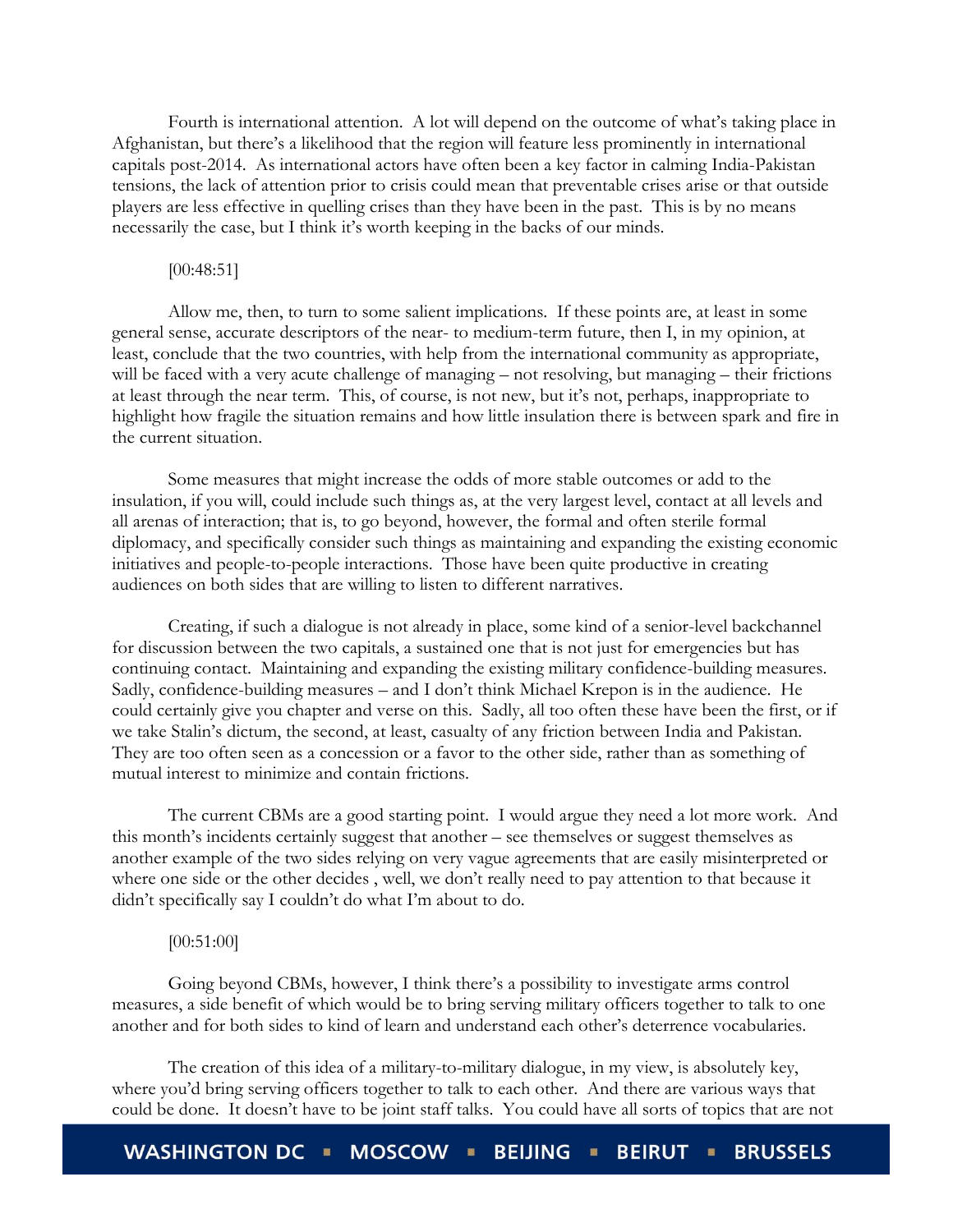necessarily impossible for the two to discuss. But where you'd have people who are actually in uniform meeting with each other on a routine basis.

There's also the possibility of creating opportunities, through bilateral of trilateral dialogue, on Afghanistan, to minimize misperceptions, limit frictions, leading up to and going beyond 2014. Those are just a few ideas. There are certainly many other prospects that the imaginative people in both capitals could put forward, but I would just offer those as a few starting points.

# [52:10:00]

So what can we say here to wrap up a very broad overview of a very difficult and historically labored, burdened topic? First, the region, in my view, is in for a very bumpy ride over at least the next two years. There will be a lot of potholes, and those members of the international community with an interest in South Asia will be hard-pressed to craft policies that respond to these challenges, let alone trying to shape favorable or stable outcomes. Management, as I mentioned at the outset, will – the rivalry will be key to a safe transit of this period, but that's not going to be easy.

Second, successful transit will require – will require leadership on both sides. That's including top-down direction and oversight of the – if you will, the strategic constables. We often talk about, in military operations, counterinsurgency, the strategic corporal, the strategic sergeant, whose actions at some village level have repercussions at the national level. Well, the same applies, of course, in a situation like this, where the constable who meets the visiting delegate from the other side and treats him rudely, that immediately reverberates much more broadly than what that constable is thinking of or that bureaucrat is thinking of. And so those kind – that kind of leadership that soaks down to the very bottom levels, I think, will be important. And just getting ahead on both sides of the potential for very jingoistic media that feeds on itself and then limits policy options because of what's been out in the public, in the ever-expanding television channels, in particular, and other media venues in both countries.

Third, in my view, most of the action and initiative will have to come from New Delhi and Islamabad. Outside actors, including my own country, can and should encourage both sides, but the ability of outsiders to influence, especially in crises, will be contingent upon acceptance from both sides, and it will need time to deploy whatever influence we have to wield. I think this – the ability of outsiders to influence these things has declined over time and that sudden or unexpected crisis may not permit us either the time or the acceptance to deploy whatever influence we might bring to the table.

[00:54:09]

On that cautionary note, I will turn things back to Mr. Milan, and thank you for your attention. (Applause.)

MR. GILL: Thank you.

MR. VAISHNAV: Thanks.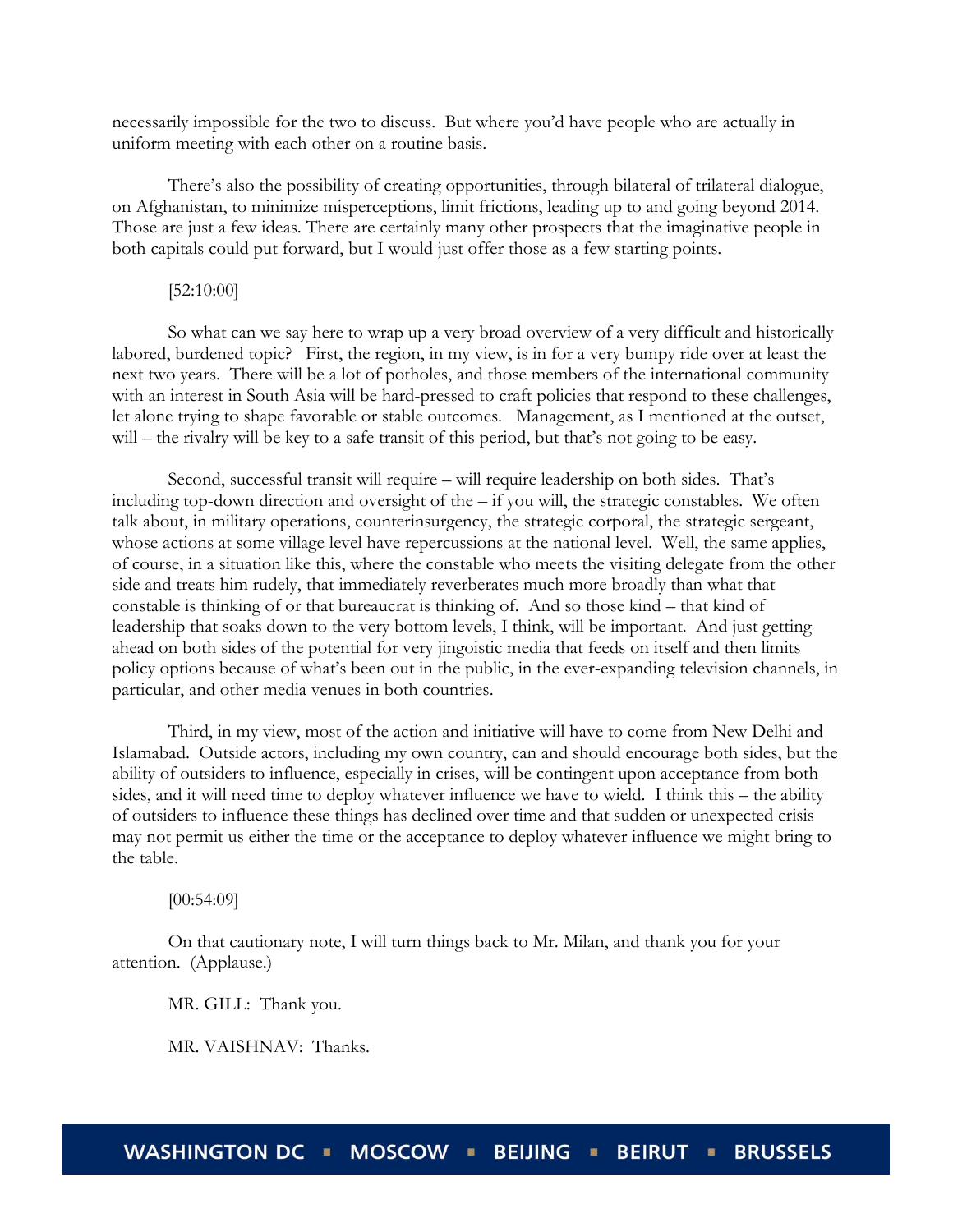So it's 12:35. We have about 20 to 25 minutes for questions before there's a mutiny and everyone wants to go downstairs for lunch. So why don't we start here, with this gentleman here. If you could just wait for the mic and please identify yourself.

Q: Thank you. My name is Kwame (sp). I'm with the Sindhi American Political Action Committee. My question is, with the recent – well, fairly recent announcement that the Obama administration supports India in their election to the U.N. Security Council, how will that affect their relationship with Pakistan?

MR. VAISHNAV: What lucky soul wants to answer that? (Laughter.)

MR. GRARE: (Inaudible.) No, it's certainly not that new.  $B - A$ , this is not done. B, this is something that Pakistan will not like. C, this is something Pakistan cannot do anything about. And D, this is something Pakistan can live with. So the situation is basically unchanged.

[00:55:30] MR. : Q: (Off mic) (Laughter.) MR. VAISHNAV: OK. Succinct and to the point.

Please.

Q: Wolf Gurrus (sp)once again. This is addressed to Ashley, whose very fine and comprehensive description of the military balance between China and India at the moment  $-a$ couple points perhaps missed. One, the injunction that every military planner has to decide the strength of his response on the basis of capabilities, not intent. Nobody knows what the intent is going to be, so you build toward capabilities. And in that respect, one very immutable point I'd like to bring to your attention, get your comments on, is geography. The Chinese, if they should choose to do something, fight downhill. The Indians fight uphill. And there are a lot of people, some of my friends in India, who are still smarting from what happened in 1962, which was evidentiary of that truth.

And the other thing is Indian planners looking at a two-front war, one of the classic plains warfare, with lots of tanks, and the other where tanks are useless, which is on the Chinese front.

MR. VAISHNAV: Do you want to answer that now, Ashley? Shall we take another question?

MR. TELLIS: It's up to you, because you – (inaudible).

MR. VAISHNAV: Yeah. In the back. Josh?

Q: Josh White, Department of Defense. This sort of follows on that last question for Ashley.

[00:57:22]

**WASHINGTON DC** MOSCOW = BEIJING = **BEIRUT BRUSSELS**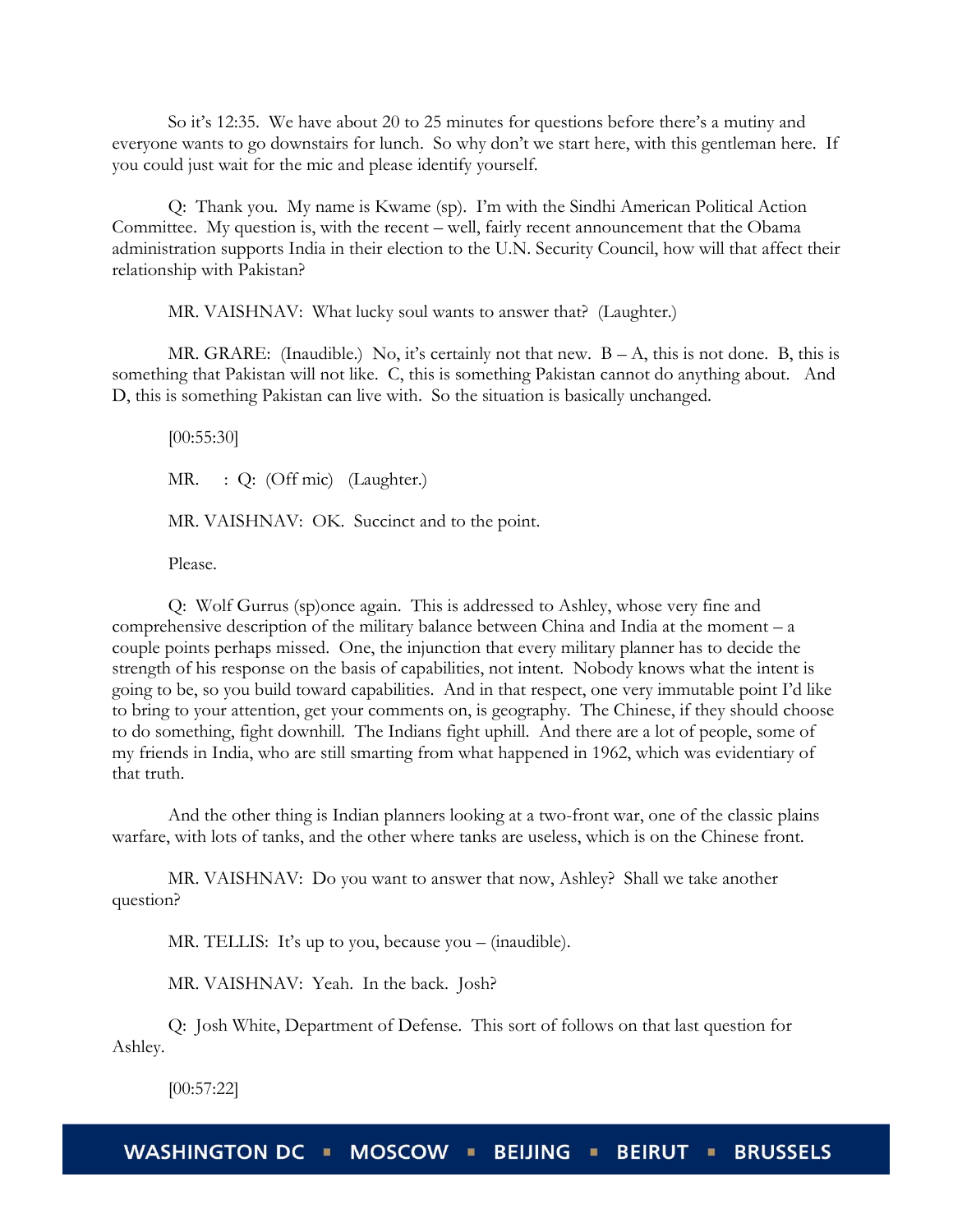You suggested that India retains some kind of advantage over China by virtue of its partnerships or the capabilities that other countries might bring to bear. And I wanted to ask you to tease that out a little bit. First, simply with respect to capabilities, setting politics aside, what are the capabilities that other countries could bring to bear? And then second, bringing politics into it, what are the capabilities other countries might actually have incentives to bring to bear in the event of some kind of conflict?

MR. VAISHNAV: Right. Shall we take one more? Yes, over here, to the left.

Q: Stanley Kober (sp). On the issue of Indian-Chinese relations, I can't help noticing that India is very eager to be a member of the Shanghai Cooperation Organization, a full member. I'm looking at a statement by the external affairs minister, Mr. Krishna, from last year: I am very optimistic that India will find an affirmative response from the SCO.

Why is India so interested in being a full member of the SCO?

MR. VAISHNAV: All right. Ashley, you want to get it started, and then –

MR. TELLIS: Yeah. On the basic distinction between fighting uphill and downhill, I think that's generally true, but it varies quite dramatically and depending on which sectors of the front you look at. And one would need to do a fine-grained analysis of the sector-by-sector differences before one can draw universal conclusion.

#### [00:59:10]

But the bottom line is this. The Indians appreciate where they have disadvantages, and they have been very conscious about circumventing those disadvantages either through firepower solutions, some mobility solutions and so on and so forth. So it's not as if the problem is not understood. The question is whether they can maintain investments at a robust enough level to keep the advantages that they already have in place or to circumvent the disadvantages that are coming down the pike. And my view is that this would be less an issue of geography and more an issue of resources.

On the question of the two-front war, it's a very interesting and actually very difficult question because until very recently, Indian planning, although they mouthed the importance of dealing with the two-front war problem, Indian planning never seriously took a two-front war contingency into account. Because I think most Indian politicians and strategic managers have drawn the conclusion that the most the Chinese were willing to do in the context of a conflict with Pakistan was essentially unnerve the Indians or rattle the Indians diplomatically rather than actually joining a conflict.

# [01:00:30]

In recent years there has been some discussion that the Indian military is looking seriously at a two-front war problem. Now, if they – if that becomes truly a planning factor and this is a serious contingency that they have to face up to, then I think the magnitude of the demands on the Indian military increase dramatically. And I'm not sure as yet that for all the rhetoric on the subject, they actually believe they will face this kind of conflict.

**WASHINGTON DC MOSCOW ... BEIJING BEIRUT . BRUSSELS**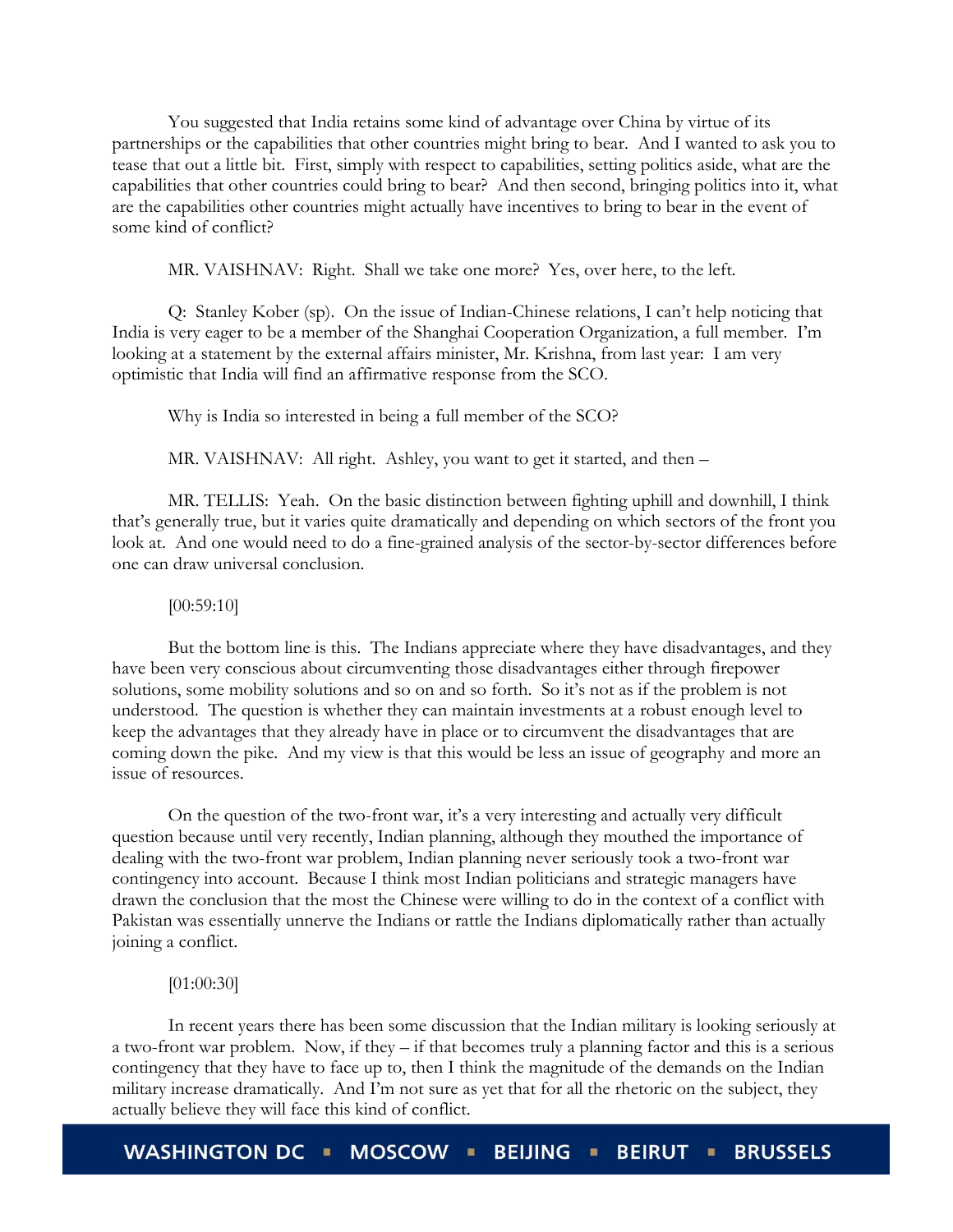Now, the Indian army, you know, because it believes it will face the brunt of any such contingency, has already begun to start thinking about what would be required, and so they are beginning to identify formations that are dual-task, beginning to identify theater reserves that can be swung from one direction to the other. But believe me, they are just at the very early stages of this process. And if this is a contingency they plan for, they'll have to do some – they'll have to do order-of-magnitude greater investments than they've done so far.

MR. VAISHNAV: And on the Shanghai Cooperation –

MR. TELLIS: I was going to address the question that Josh asked about partnership and capabilities. I think the partnership question is really an advantage that India has, particularly vis-àvis China, because for various reasons – and Frederic alluded to those – many other countries on the Asian periphery of China believe that they have a vested interest in deepening ties with India, and the United States is, again, part of that – part of that calculation.

# [01:02:12]

What partnership does, at the very least, is that it allows the Indian military to exercise with truly world-class compatriots. And you see, for example, the dramatic change that have taken place in India as a result of its openness to exercises with the United States, with Japan, with Australia, with Singapore. The Chinese don't have comparable access. So if it increases Indian operational proficiency, I see that as being a terrific advantage.

Now, in terms of what are the capabilities and what are the incentives, I think the incentives on the part of the other Asian states are very obvious. As Frederic put it plainly, no one has an interest in seeing an Asia dominated by China. And so everyone is interested in building relations with India and others to enmesh China in a region where conflict becomes less and less probable. So the incentives question, to my mind, is in the category of self-evident truths. Everyone has an incentive to build a set of relationships across Asia that, in a sense, bind the Chinese in the best possible way, right?

# [01:03:21]

What are the  $-1$  mean, what are the issues with respect to capabilities? I think you have to answer that question on a country-by-country basis. But if you look at the United States, for example, I think the U.S., particularly in the last four years of this administration, has made some dramatic, dramatic improvements in the kinds of access that the United States is willing to offer India in terms of capabilities. I see the real limitations now less at the U.S. end – I mean, the – it's not as if the limitations have disappeared. (Chuckles.) And Wolf (ph) knows this better than most, that when it comes to issuing licenses and when it comes to giving permissions, it's an arduous process, you know, at the – at the U.S. end.

But at least conceptually, I think the United States has made the transformation and believes that it is in U.S. interests to build a world-class or to support building a world-class Indian military. Whether India can, in a sense, take that at face value and run with it, I think, is an issue that is not yet settled, and it goes back to some of the issues of strategic autonomy, to some of the issues of anxieties about supply reliability and so on and so forth. But I think we have made considerable

**WASHINGTON DC** MOSCOW **E BEIJING BEIRUT . BRUSSELS**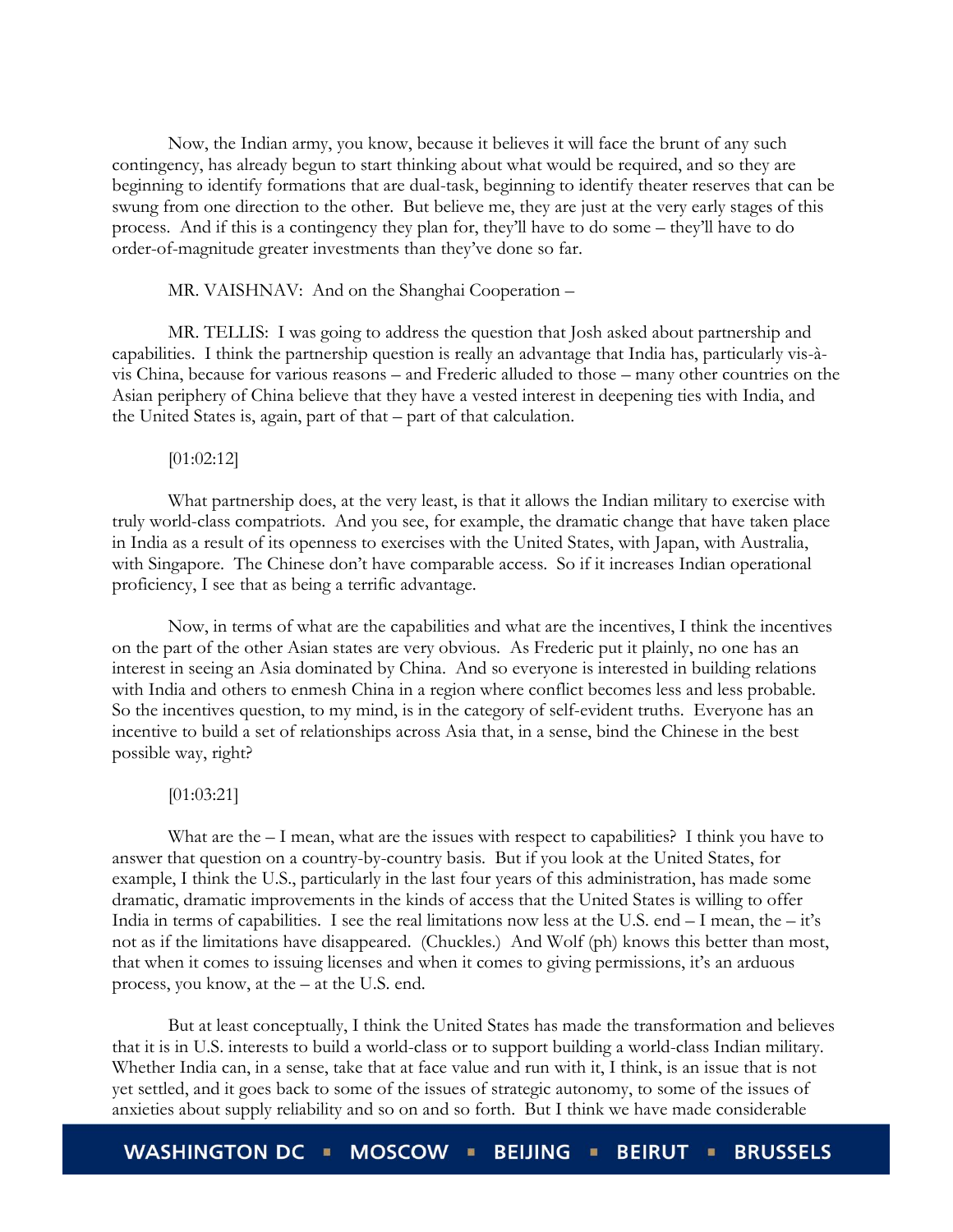progress, and if India finds opportunities to respond, I expect that that progress will continue even more.

# [01:04:33]

MR. GRARE: Well, on the question of the SCO, I don't have a specific answer. I don't know what the Indian official would say about that. I see a number of reasons. First of all, it's a form of engagement which is very similar to the logic which prevailed, for example, in "Look East" that I talked about: engage, cooperate wherever you can cooperate, and especially an organization where China is present and you can then show some form of cooperation on topics which – on which there is some convergence, in particular the question of terrorism. There is also the question of Pakistan's presence, and I don't think this is totally an insignificant factor.

And there is a growing issue of the management of Afghanistan. And the SCO – I don't know what they'd be able to do, nor if they will play a big role, but this is certainly a big motivation for any regional country to be part of that because this will – the SCO, one way or the other, positively or negatively, will have to play a role, even if minimal, but it will have to play a role in the management of Afghanistan in the future. That's the reason I would give.

[01:05:47]

MR. GILL: One could add that this can also be seen as an expression of strategic autonomy, as Frederic mentioned, and certainly India shares common interests, in at least narrow channels, but certainly some common interest with other members of the SCO. Being a member allows them to kind of keep an eye on the other members and to have a voice in whatever statements or proceedings occur in the SCO meetings. So there are a number of meetings why New Delhi would be – would be quite keen to be a full participant.

MR. PERKOVICH: Yes, you, sir, here on the aisle.

[01:06:22]

Q: Marvin Weinbaum, the Middle East Institute. This is for Ashley but perhaps also Jack. Ashley, if you had been talking about conventional forces and the subject were India-Pakistan, your second sentence would have something about red lines. Now, in the course of your remarks, there was no suggestion of that at all. Does that mean that the threshold here is so high that one can contemplate the kind of extensive ground war that you're talking about, and then therefore, nuclear weapons are not a factor at all?

MR. PERKOVICH: Take one more. You had your hand up.

Q: Bill Tucker (sp). I want to thank the panel for their comments. Ashley, this comment is directed at you. I was intrigued by your comment about the Indian forces being trained on the border and the Chinese having less trained forces on the border – and ask your comment about how that works. You know, it didn't work very well for us in Korea when that's what the Chinese did. They threw these untrained forces at us to sort of probe to what you're going to do, and then they sent in these trained PLA forces, which of course surrounded our Army, and they had to retreat from Korea. And it seemed like that's the Chinese strategy, sort of probe with untrained forces or

**WASHINGTON DC MOSCOW = BEIJING BEIRUT . BRUSSELS**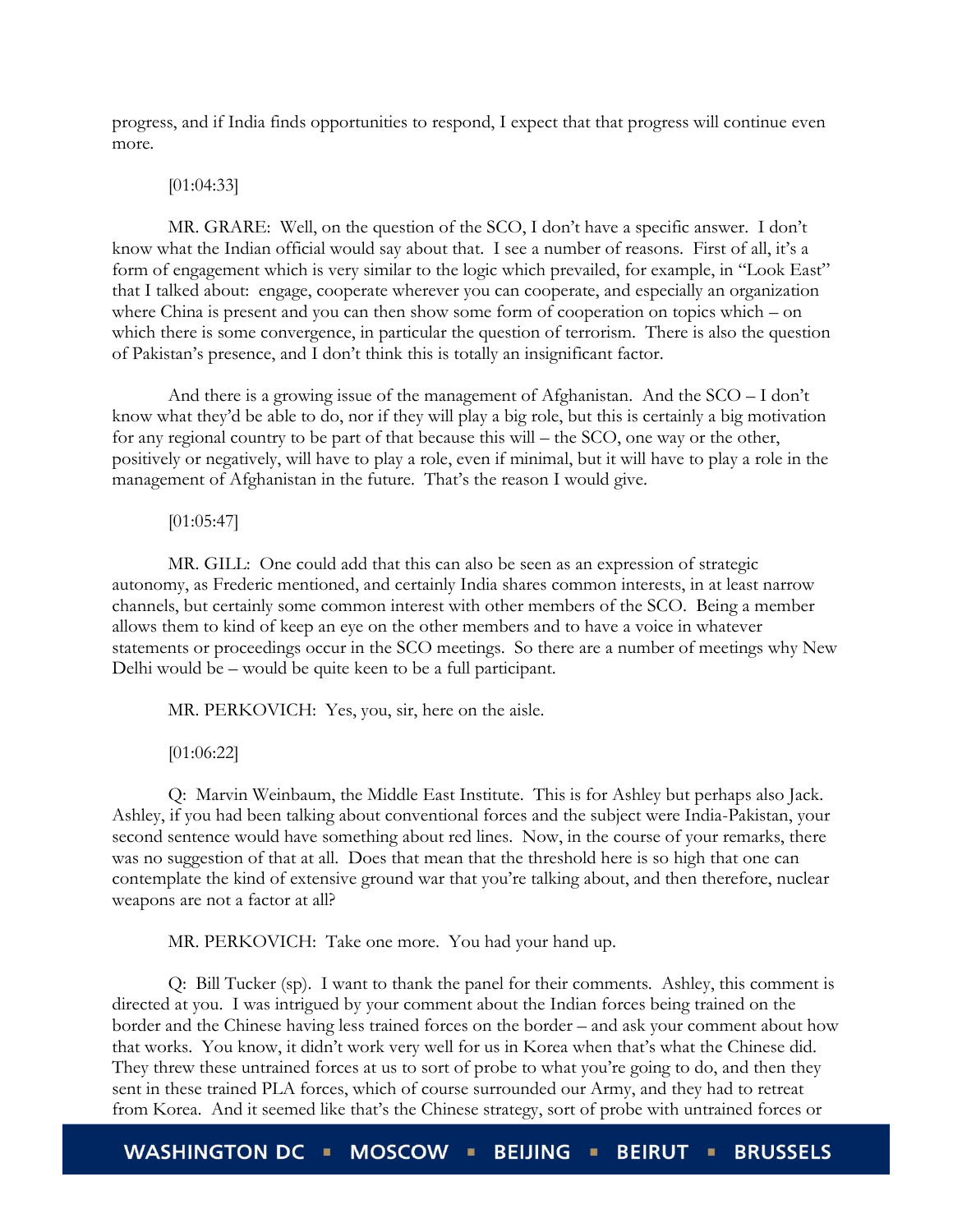not as well-trained forces and then to send the PLA trained forces in en masses – and have you comment on that.

[01:08:22]

MR. PERKOVICH: There's one more. Please, sir.

Q: Hi, Scott Hembrough from the National Intelligence Council. To Jack's comments, the role of the Indian election in Indo-Pak – I look back to 2003-2004, when many of us thought the BJP wouldn't take a bold step towards Pakistan because there was an election coming up, and in fact, they did. I wonder if the situation is so different today that that's not a useful precedent or if perhaps we need to be more cautious when looking at the role of Indian domestic politics and India-Pakistan relations. Thank you.

MR. PERKOVICH: All right.

[01:09:02]

MR. TELLIS: I think nuclear weapons play a role in the Sino-Indian conflict as well, but they don't have a palpable role in a way that they have in the Indo-Pakistan case. And that is because, in my view, from a Chinese point of view, most of the territories that they are disputing with India really have marginal value. They're very important to India, and India controls the territories that it values, which are particularly in the east.

So what you have is you have a kind of a nice equilibrium. China controls the territories that it values in the west. India controls the territories that it values in the east. Both sides recognize that to wrest control of the territories that the other side has is going to be an extremely long and very painful operation and therefore not worth the costs. So in a sense, the asymmetry in the objectives leaves you in a position where no one has to make an effort at getting what the other side has. You only have to make an effort protecting what you already control. That's point number one.

# [01:10:09]

Point number two, I don't see the Sino-Indian relationship, at least for now and for the foreseeable future, as reaching the point where nuclear weapons get actually integrated into conventional military operations, in part because both China and India have a remarkable complementarity in how they think about nuclear weapons, that is, they think of nuclear weapons as essentially symbolic assets which have great political utility for purposes of deterring blackmail, but they don't think of them as war-fighting weapons that can actually be employed on the battlefield. And that is some degrees removed from at least the direction that, say, Pakistan is going. So when one thinks of the India-Pakistan competition, I think nuclear weapons come front and center very, very quickly in a way that they simply do not in the Sino-Indian case.

# [01:11:02]

The third point I want to make is that, particularly at the Chinese end, the distances from China's core to the disputed areas is so large that even if China were to suffer reversals, right, in a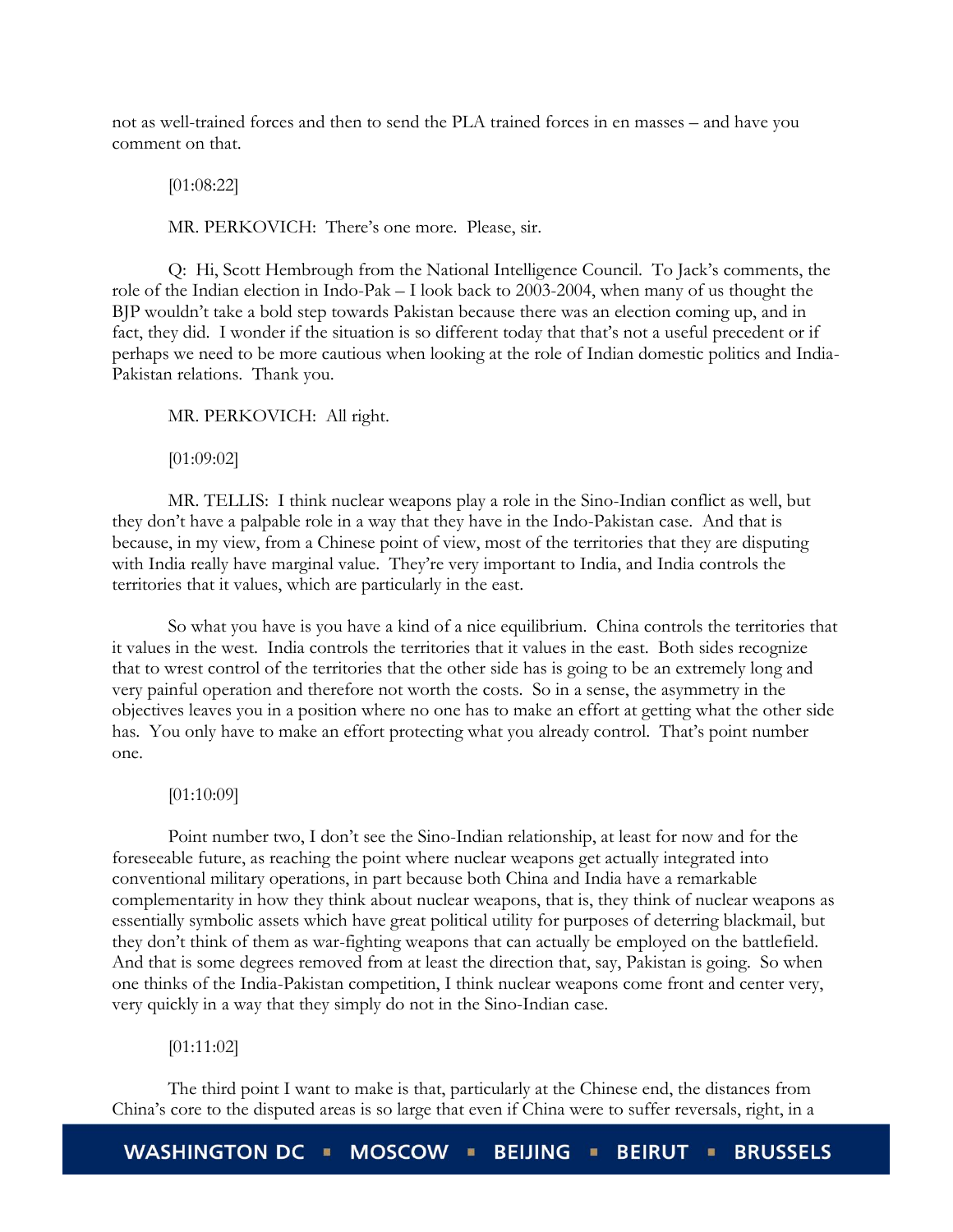conventional campaign, the likelihood that they would actually think about using nuclear weapons to recover that is extremely small, whereas in the Pakistani case, the proximity to areas which are disputed to the Pakistani core is relatively so short that if they were to lose control of those areas, it immediately raises questions of, you know, will the adversary come closer to really the core assets. And so that makes nuclear weapons even more pronounced.

On the question of the Chinese style, it could well be that, you know, the Chinese might attempt to do what they did in Korea. My own sense is that probably not anymore. If you look, for example, at the campaign that the Chinese waged against Vietnam in 1979, what they essentially did was what I imagined they would do in the context of a future Sino-Indian conflict, which is they took an enormous period of preparation, withdrew all the border regiments to rear areas, replaced those with front-line PLA combat formations and then started the war when the PLA combat formations were ready to go. The Indians are anticipating that the Chinese would do the same.

Now, if the Chinese, of course, don't oblige, then what you end up doing is essentially sacrificing a lot of your paramilitary forces without denuding Indian combat effectiveness to a point where you're follow-on forces have some great advantage. So I mean, if you are setting out to simply write off large numbers of paramilitary troops in an initial phase of war, that would be a sound strategy, but I just don't see the benefits that accrue to the PLA if they were to do that.

# [01:13:00]

MR. GILL: The – you raise a very good question. And certainly in the impact of elections – impending elections on any country's policy, any democratic country's policy, is not something one should take for granted. We want to be open to the possibilities of sort of surprise or a less likely outcome becoming, indeed, a fact in the wake of elections or even in the lead-up.

But I think in this case, to me, the – if we were measuring likelihoods, the likelihood of some surprise diplomatic dramatic activity, breakthrough, whatever characterization one wishes to use, are much lower than the likelihood of steady as she goes, don't take any chances and be cautious. I think there are some differences in the situation now vis-à-vis 10 years ago that reinforce the tendency towards caution, that – in particular, that the main opposition party in this current situation, at least in the past month, has staked out a – what could be characterized as a very hardline position vis-à-vis Pakistan, and the situation was reversed in the previous example.

#### [01:14:20]

And of course, it's not just a two-way – it's not just a one-way road; it's a two-way road. And Pakistan also has to be prepared to accept – if the Indians made some offer or if the Pakistanis make an offer, the Indians have to accept, likewise, the Pakistanis, which have to be prepared to do so. Some markers for this might be the visa regime question, when do the two sides decide they're ready to implement that, the granting of the MFN status from Pakistan's side to India, where are senior-level visits, and are the senior-level visits accompanied by more or less acceptable atmospherics or even favorable atmospherics, or do they become the kind of senior-level visits where the two foreign ministers end up seeming to snipe at each other at the concluding press conference. So those will be some of the things we can – we can look at for trying to identify some trends or where things might go.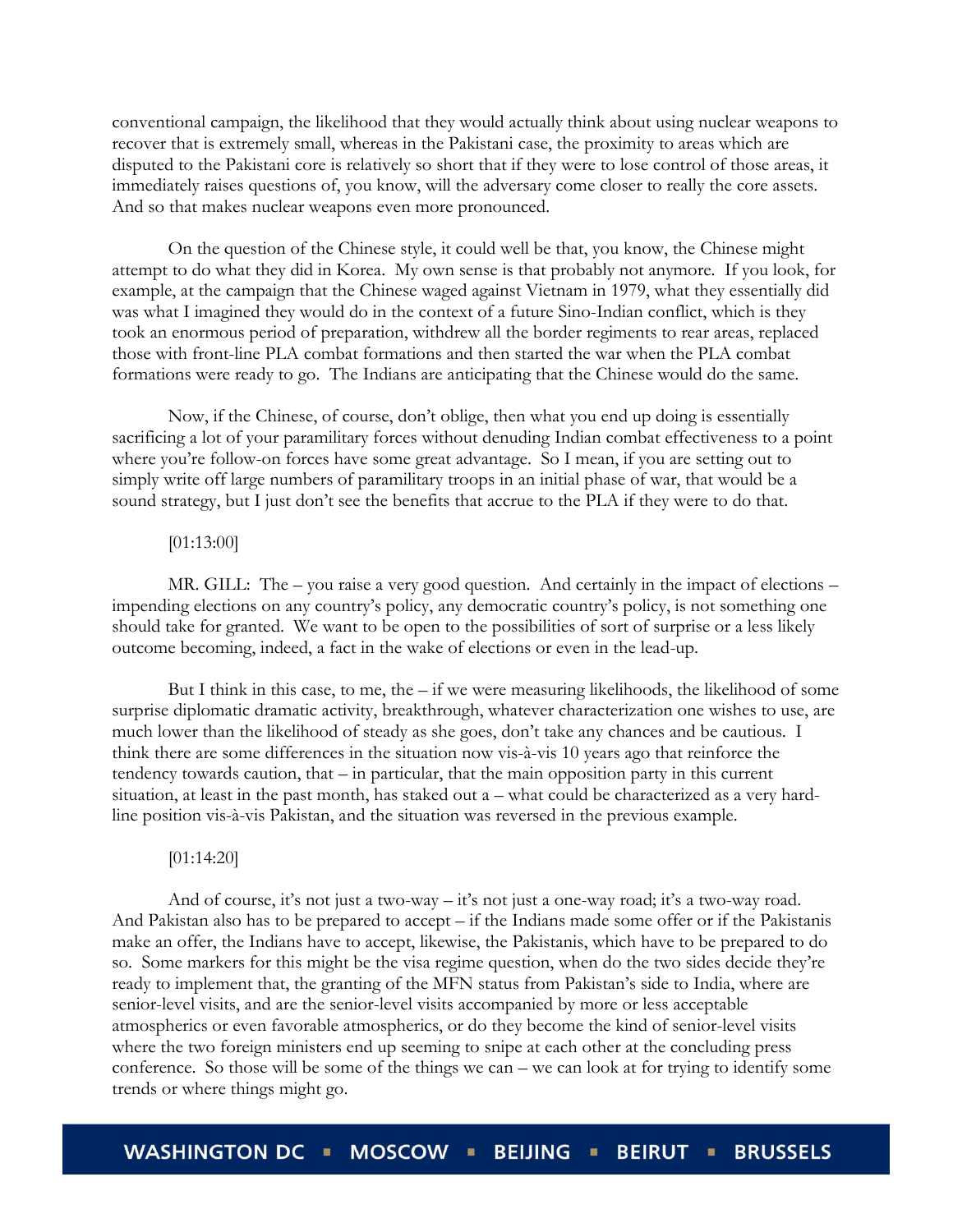[01:15:07]

MR. PERKOVICH: Frederic, do you want to say anything, or -

MR. GRARE: Not on that.

MR. PERKOVICH: We have time for one last question. Yes, here in the front.

Q: Thank you. I'm Genie Nguyen from Voice of Vietnamese Americans. Let's tie everything back to economy, sharing resources. And Dr. Tellis said he wouldn't talk about naval, but to the theme of economy, sharing resources, and the freedom of navigation somehow all tie together. So I'd like to ask all the panelists to suggest something that India can actively do from now until – to project a safer, more stable – with positive improvement for India itself and at the same time maintain the stability in the whole region in the economy point of view. To that, I want to ask, do you think the geopolitical positions of Taiwan, of Vietnam and of Japan in the East Asia and the Southeast Asia have any concern to India in the "Look East" strategy – autonomy – strategic autonomy you're talking about, in all three points, economy, self-defense, maintain its current control and expanding itself in all aspects? To that, where do you see the U.S. can help?

# [01:16:50]

MR. PERKOVICH: OK, that's a very large question for two minutes. (Laughter.) So does any one of you want to try to tackle that?

MR. GRARE: I think that in many – in many ways, the question had been answered. And I know that the answer was frustrating because there is, so far, no real answer to that. If you speak of the economy, we can look at the set of economic relations that India started with all those countries, but if you just – if you – since you mentioned Japan, I mean, you look at the trade relations between Japan and India, the second and the fourth economy in Asia, right, then it's only 1 percent of Japan's total trade. So this is part of the answer. This is not the complete answer, but this is part of the answer.

#### [01:17:34]

And self-defense – again, I mean, what do we – I mean, or on defense, I mean, what do we have between Taiwan and India? To my knowledge, we don't have much, if anything. Between Japan and India, we do have joint exercises, with Singapore, with the U.S. and so on. This is, as Ashley indicated, perhaps the best contribution because this is bringing the Indian navy to international standard, and clearly in our own navy I've seen quite an improvement in the level of this exercise. But beyond that, this is a question mark for all Asia – India's partners.

And I don't know what the other aspect were, but I mean, again, relation with India are something of a paradox because everybody's signaling China something through its better relation with India. Everybody hopes, but everybody is uncertain as to what it will become. This is not to say that nothing will happen. This is not to say that no major step have been done. But we are neither really here nor there yet.